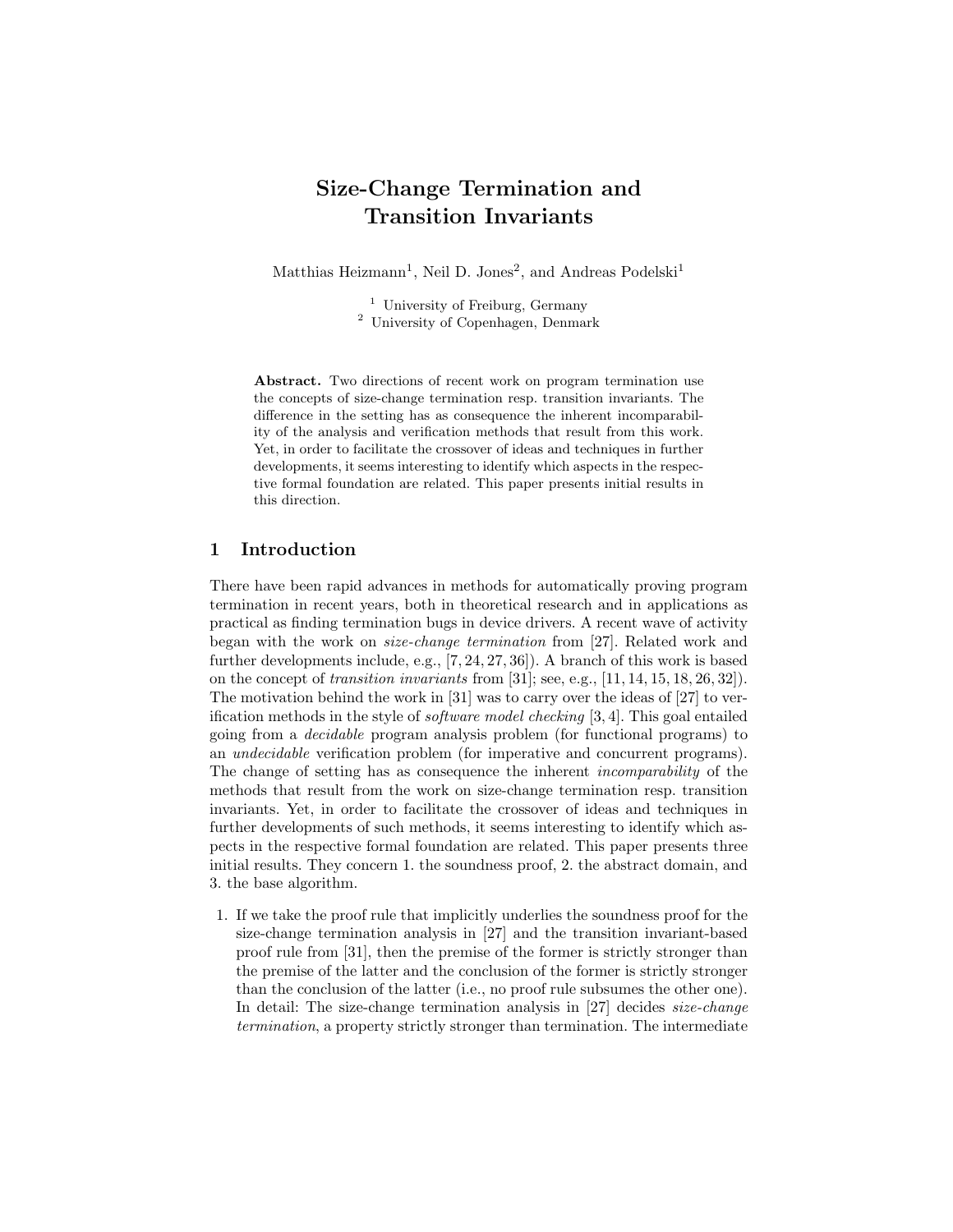result of the analysis is a set of size-change graphs. The analysis gives a yesanswer if some of the graphs (the idempotent ones) denote a well-founded relation. But then, perhaps surprisingly, all of the graphs must denote a well-founded relation. This means that the premise in the (complete) proof rule for termination from [31] is satisfied.

- 2. The abstract domain of size-change graphs in [27] corresponds to a specific parameter for the transition predicate abstraction used in [11, 14, 15, 18, 32]. In detail: we can fix a specific set of transition predicates such that each sizechange graph can be translated to an equivalent conjunction of transition predicates in this set, and vice versa. In fact, the arcs correspond to the conjuncts.
- 3. When we categorize the base algorithm in the termination analyses by the decision problem that it solves, we can establish the formal connection between the base algorithms.

In detail: We define two decision problems, one for size-change termination and one for transition invariants; let us call them SCT and TI, for short. Then SCT belongs to a special case of a third decision problem which, in the special case, can be formulated in terms of TI (in general, the third decision problem has a strictly higher complexity than TI).

The special case of the third decision problem (in Point 3.) is defined by the associativity of the abstract composition of relations. The associativity is responsible not only for the lower complexity but also for the already (in Point 1.) mentioned feature of size-change termination analysis. I.e., among the elements in the output of the base algorithm, only the subset of idempotent elements has to be inspected for well-foundedness (if the binary operation over the elements is associative).

The definition of the special case thus abstracts away from the graph representation and helps us to identify the associativity of their composition as the crucial property of size-change graphs.<sup>3</sup>

The question left open by this paper is whether the notions of associativity and idempotency have correspondent notions for a similar optimization in transition invariant-based termination analyses.

Roadmap. The first part of this paper presents what we believe is the essence of size-change termination (Section 2) and transition invariants and transition predicate abstraction (Section 3). Points 1. and 2. from above are covered in Section 4. The reader who in interested only in Point 3. can jump directly to Section 5, which we tried to keep self-contained. The paper ends with a discussion of the qualitative differences that result from the different settings of the methods.

<sup>&</sup>lt;sup>3</sup> The associativity of the composition is lost in the extension of size-change graphs with finitely many arc weights in the style of [5] (where, for example, the weighted arc  $x \xrightarrow{k} x$  means that the value of x decreases by at least the integer k).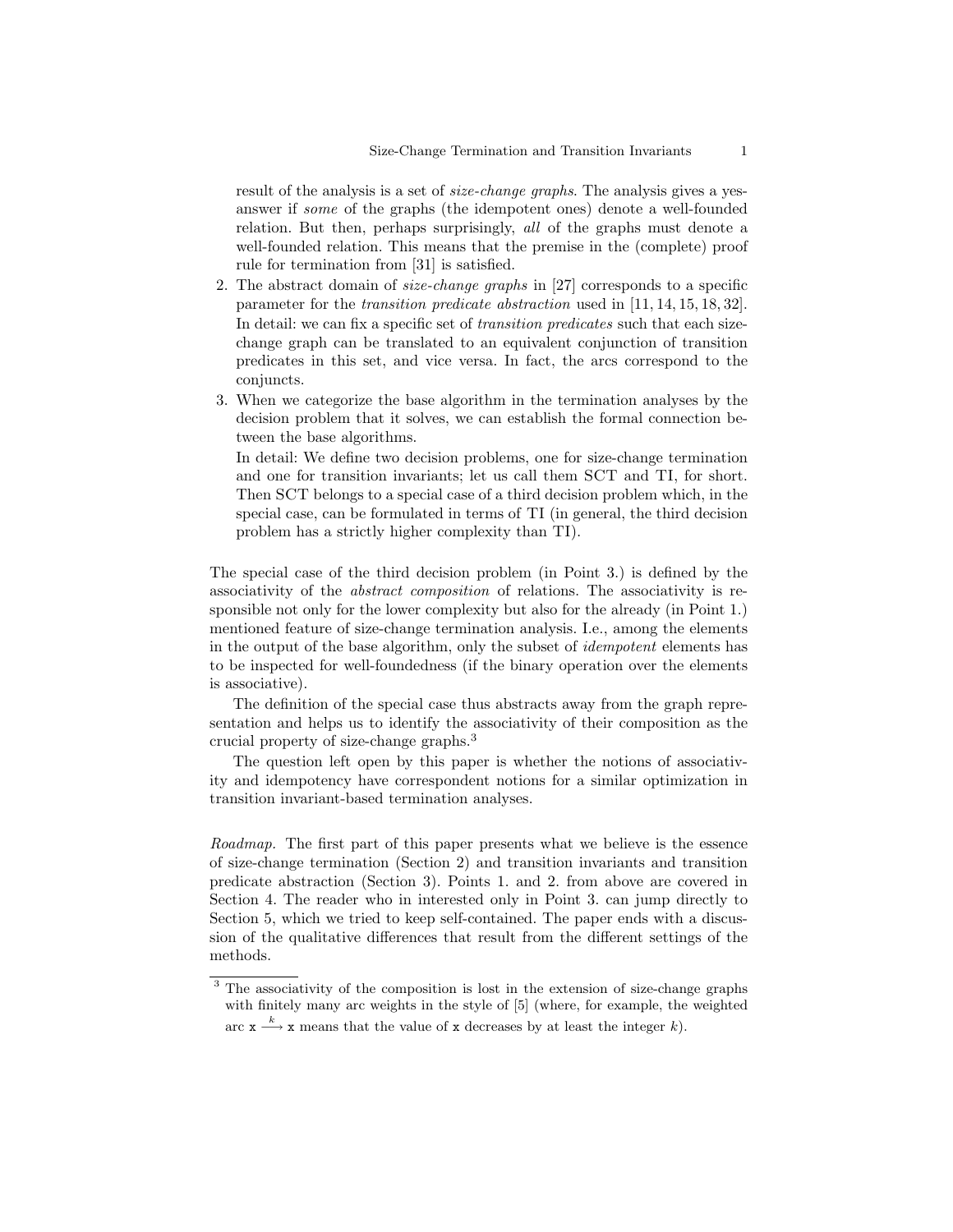# 2 Size-change termination (SCT)

## 2.1 A running example

*Example 1.* Figure 1 is an program example similar to one in [24]. It is a firstorder tail-recursive functional program with three function calls labeled 1, 2 and 3. Argument values range over the natural numbers  $\mathbb{N}$ , ordered as usual.

Figure 2 contains the program's "control flow graph" with the calling function and called function of each call, e.g.,  $1 : f \rightarrow g$ . It also associates with with each call  $\tau$  a "size-change graph", e.g.,  $G_{\tau}$ . Example:  $G_1$  abstracts the tuple of data flow size changes that occur in call 1 from f to g. Symbol  $\downarrow$  in  $G_1, G_2, G_3$  indicates a value decrease, and symbol  $\uparrow$  indicates a decrease or equality.

 $f(x,y) = if x=0 then y else 1: g(x,y,y)$  $g(u,v,w) = if v>0 then 2: g(u,v-1,2*w) else 3: f(u-1,w)$ 

Fig. 1. Example of a first order tail-recursive functional program.

Informal SCT termination reasoning for the running example. Suppose (hypothetically) there is an infinite call sequence  $\pi = \tau_1 \tau_2 \tau_3 \ldots$  that follows program P's control flow. We argue that any computation following  $\pi$  would have an infinitely descending sequence of variable values. But this would contradict the well-foundedness of set  $\mathbb N$ . Conclusion: program  $P$  terminates.

**Case 1:**  $\pi = ... 2^{\omega}$  ends in infinitely many 2's. By safety of graph  $G_2$ , this implies that the values of variable v descend infinitely.

**Case 2:** Since  $\pi$  is infinite, the only other possibility is that it has the form  $\pi = \dots (12^*)^{\omega}$ . Again by safety, this implies that the values of variable u descend infinitely (once each time loop 12<sup>∗</sup>3 is traversed).

Therefore a call of any program function with any data will terminate.

Paper [27] shows two different approaches to make such reasoning algorithmic: One is based on Büchi automata, and the other computes the *closure* of the given set of graphs as follows (Section 1.2 of [27], and Section 2.4 below).

## 2.2 Some size-change definitions

Program semantics: [27] is about first-order functional programs, and contains both syntax and a denotational (big-step) call-by-value semantics. Given a set Value containing values of expressions, the semantic function has type

$$
\mathcal{E}[\![\_]\!]: Expression \to (Value^n \to Value \cup \{\bot\})
$$

If e is an expression, then  $\mathcal{E}[\mathbf{e}]\mathbf{v}$  is the value of expression e, given an an environment  $v$  containing values of the variables occurring in  $e$ . We omit the completely standard definition of  $\mathcal{E}[\mathbf{I}]]$ , see [27] or a textbook on semantics for details.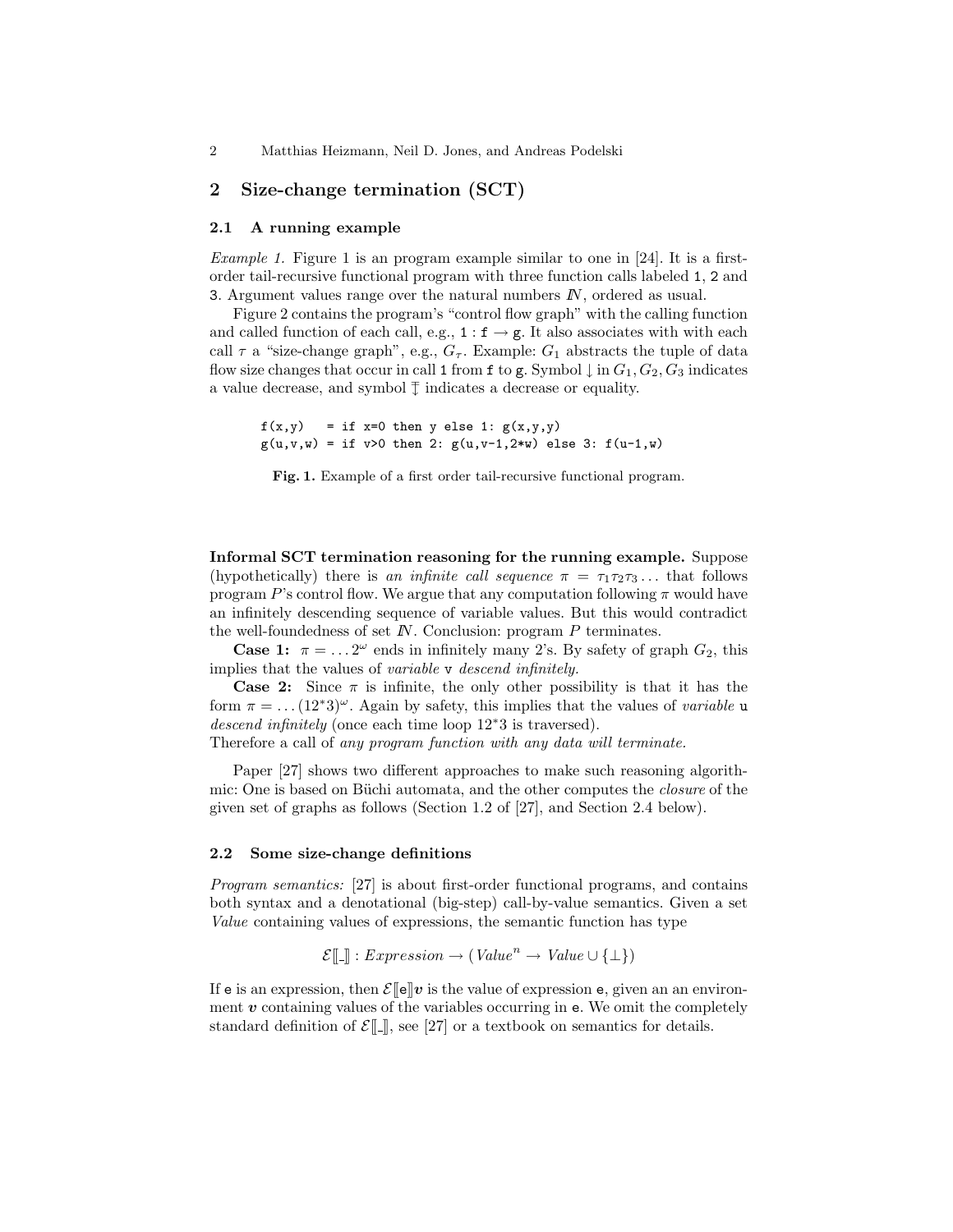

Fig. 2. Size-change graphs for the running example

Size changes: we assume given a well-founded order  $>$  on *Value*.

Definition 2. Suppose functions  $f$ ,  $g$  are defined in  $P$ . A size-change graph  $G: \mathbf{f} \to \mathbf{g}$  for P is a set of labeled arcs  $x \stackrel{r}{\to} y$  where  $r \in \{\mathbb{F}, \downarrow\}, x \in \text{Variable}(f),$  $y \in \text{Variables}(\mathbf{g})$ , and G does not contain both  $x \stackrel{\overline{\mathbb{I}}}{\rightarrow} y$  and  $x \stackrel{\downarrow}{\rightarrow} y$  for any  $x, y$ .

Functions  $f$  and  $g$  are respectively called the *source* and the *target* of  $G$ . We will sometimes elide f and g, writing G rather than  $G : f \rightarrow g$ .

**Definition 3.** Let  $\mathcal{G} = \{G_\tau | \tau \text{ is a call in } P\}$  be a set of size-change graphs for program P.

1. Suppose the definition of f contains a call to g labeled  $\tau$ :

$$
\mathtt{f}(\mathtt{x}_1,\ldots,\mathtt{x}_m)=\ldots\tau:\mathtt{g}(\mathtt{e}_1,\ldots,\mathtt{e}_n)\ldots
$$

The phrase "arc  $f^{(i)} \stackrel{r}{\rightarrow} g^{(j)}$  safely describes the  $f^{(i)}$ - $g^{(j)}$  size relation in call  $\tau$ " means: For every  $v \in$  Value and  $v = (v_1, \ldots, v_m)$ , if  $\mathcal{E}[\mathbf{e}_j]v = v$  is defined, then

$$
r = \downarrow
$$
 implies  $v_i > v$ ; and  $r = \overline{v}$  implies  $v_i \ge v$ 

- 2. Size-change graph  $G_{\tau}$  is safe for call  $\tau : \mathbf{f} \to \mathbf{g}$  if every arc in  $G_{\tau}$  is a safe description as just defined.
- 3. Set G of size-change graphs is a safe description of program P if graph  $G_{\tau}$ is safe for every call  $\tau$ .

Assuming values are natural numbers, it is easy to see that all the size-change graphs shown example 1 are safe for their respective calls. No size relation in  $\{\uparrow, \downarrow\}$  can be safely asserted about argument w of call 2, since 2\*w may exceed the current value of w. According to Definition 3,  $G_2$  safely models the parameter size-changes caused by call 2.

**Definition 4.** A multipath M is a graph sequence  $G_1, G_2, G_3, \ldots$  such that  $target(G_i) = source(G_{i+1})$  for  $i = 1, 2, \ldots$  A thread is a connected path of arcs in M that starts at some  $G_t$ ,  $t \geq 1$ :  $th = z_{i_t} \xrightarrow{r_t} z_{i_{t+1}} \xrightarrow{r_{t+1}} z_{i_{t+2}} \xrightarrow{r_{t+2}} \ldots$ with each  $r_{t+j} \in \{\ddagger, \downarrow\}$ . The thread has infinite descent if it contains infinitely many  $\downarrow$ 's.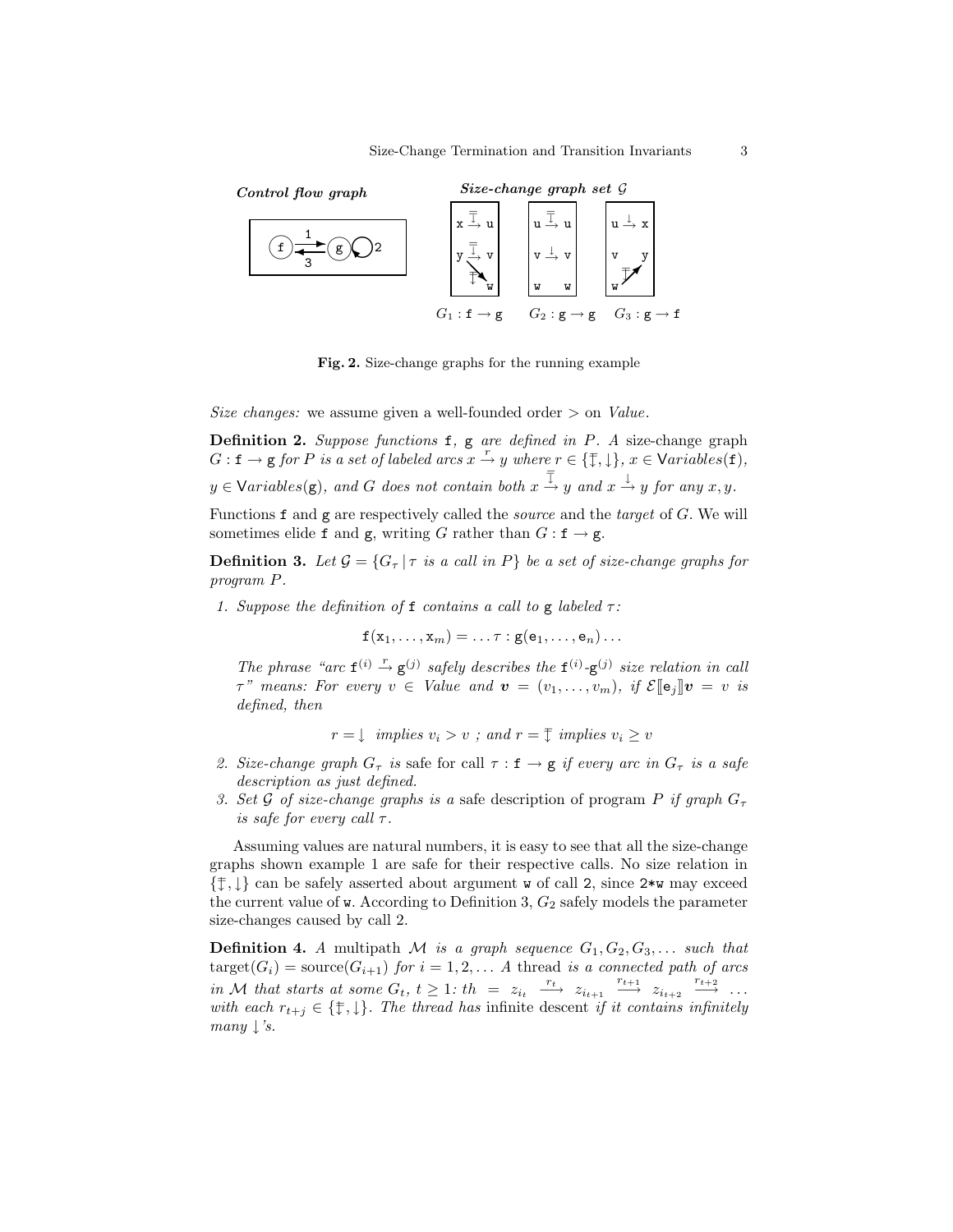For example,  $G_2, G_3, G_1$  is a multipath in Figure 2. It contains one thread with 3 arcs, namely  $u \stackrel{\equiv}{\rightarrow} u \stackrel{\downarrow}{\rightarrow} x \stackrel{\equiv}{\rightarrow} u$ .

Definition 5 (Size-change terminating program). (Section 1.2 of [27]) Let T be the set of calls in program P. Suppose each size-change graph  $G_{\tau} : \mathbf{f} \to \mathbf{g}$ is safe for every call  $\tau$  in

$$
\mathcal{G} = \{ G_{\tau} \mid \tau \in \mathcal{T} \}
$$

Define P to be size-change terminating if, for any infinite call sequence  $\pi$  =  $\tau_1\tau_2\tau_3...$  that follows P's control flow, there is a thread of infinite descent in the multipath  $\mathcal{M}_{\pi} = G_{\tau_1}, G_{\tau_2}, G_{\tau_3}, \ldots$ 

## 2.3 Composition of size-change graphs

**Definition 6.** The composition of two size-change graphs  $G : f \rightarrow g$  and  $G'$ :  $g \to h$  is  $G; G': f \to h$  with arc set E defined below. Notation: write  $x \stackrel{r}{\to} y \stackrel{r'}{\to} z$ if  $x \stackrel{r}{\rightarrow} y$  and  $y \stackrel{r'}{\rightarrow} z$  are respectively arcs of G and G'.

$$
E = \{ \mathbf{x} \stackrel{\perp}{\to} \mathbf{z} \mid \exists \mathbf{y}, r \quad \mathbf{x} \stackrel{\perp}{\to} \mathbf{y} \stackrel{r}{\to} \mathbf{z} \quad or \quad \mathbf{x} \stackrel{r}{\to} \mathbf{y} \stackrel{\perp}{\to} \mathbf{z} \}
$$
  

$$
\bigcup \{ \mathbf{x} \stackrel{\pm}{\to} \mathbf{z} \mid (\exists \mathbf{y} \quad \mathbf{x} \stackrel{\pm}{\to} \mathbf{y} \stackrel{\pm}{\to} \mathbf{z}) \quad and \quad (\forall \mathbf{y}, r, r' \quad \mathbf{x} \stackrel{r}{\to} \mathbf{y} \stackrel{r'}{\to} \mathbf{z} \quad implies \quad r = r' = \mathbf{y} \}
$$

Further, we define:

– Size-change graph G is idempotent if  $G; G = G$ .  $-G_{\pi} = G_{\tau_1}; \ldots; G_{\tau_n}$  for any finite call sequence  $\pi = \tau_1 \ldots \tau_n \in \mathcal{T}^*$ .

**Lemma 7.** The composition operator " $;$  " is associative.

## 2.4 A closure algorithm to decide the SCT property

**Definition 8.** The closure of a set  $\mathcal G$  of size-change graphs is the smallest set  $cl(G)$  such that

$$
- \mathcal{G} \subseteq cl(\mathcal{G})
$$
  
- If  $G_1 : \mathbf{f} \to \mathbf{f}'$  and  $G_2 : \mathbf{f}' \to \mathbf{f}''$  are in  $cl(\mathcal{G})$ , then  $G_1; G_2 \in cl(\mathcal{G})$ .

In the worst case,  $cl(G)$  can be exponentially larger than G, see [27].

*Example 9.* Suppose  $\mathcal{G} = \{G_1, G_2, G_3\}$  as in Example 1. Its closure is

$$
cl(G) = \{G_1, G_2, G_3, G_{12}, G_{123}, G_{1231}, G_{13}, G_{131}, G_{1312}, G_{23}, G_{231}, G_{31}\}
$$

Each graph in  $cl(G)$  is the composition  $G_{\pi}$  for a finite P call sequence  $\pi$ , e.g.,

$$
G_{231} = G_2; G_3; G_1
$$

for  $\pi = 231$  has **f** as both source and target, and contains one arc:  $u \stackrel{\downarrow}{\rightarrow} u$ .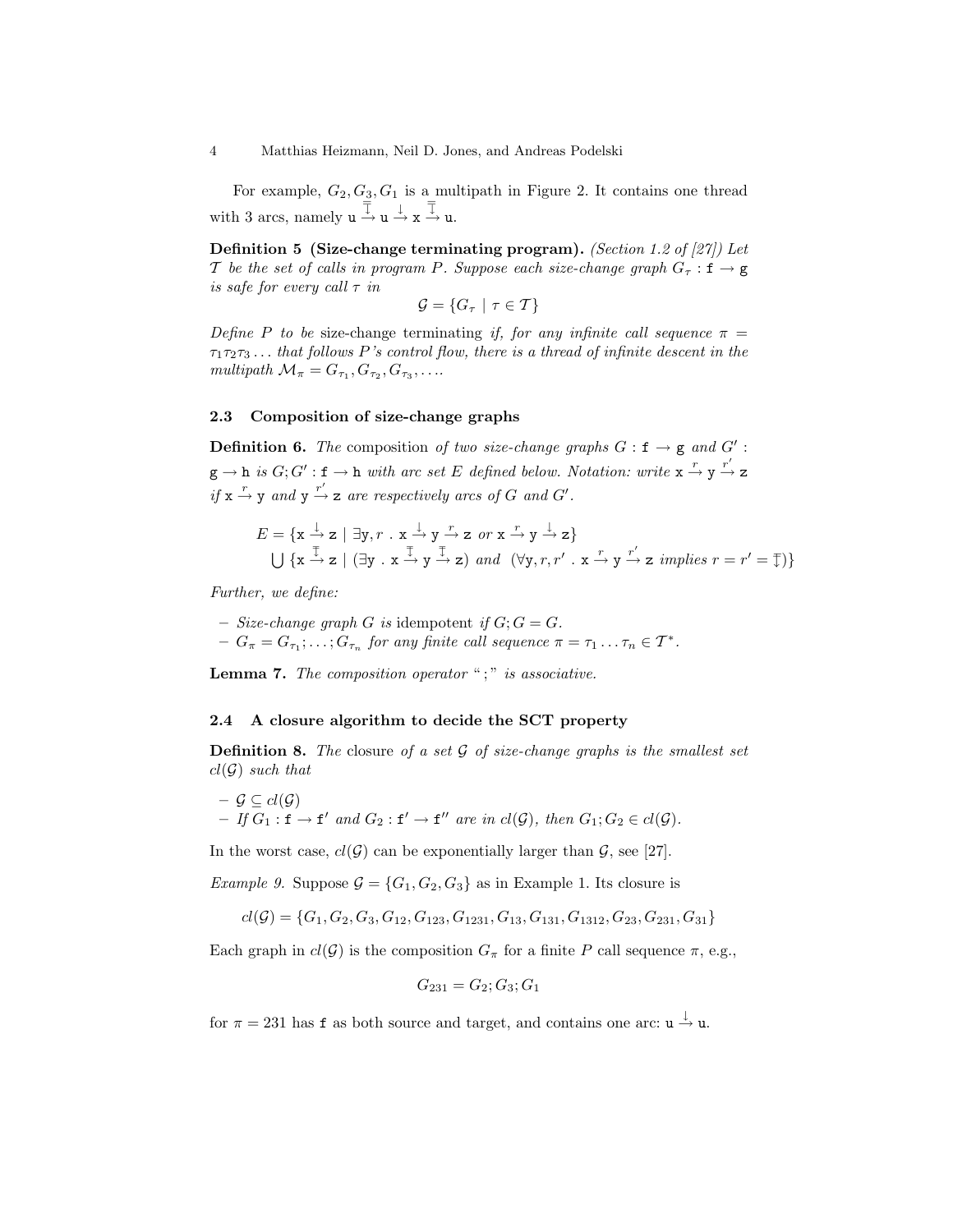**Theorem 10.** Program P is SCT terminating iff every idempotent G in  $cl(G)$ has an arc  $z \stackrel{\downarrow}{\rightarrow} z$ .

*Proof.* This is Theorem 4 from [27]. For "only if"  $(\Rightarrow)$ , suppose P is size-change terminating and that  $G_{\pi}$  in  $cl(G)$  is idempotent:  $G_{\pi} = G_{\pi}$ ;  $G_{\pi}$ . By Definition 5, the infinite call sequence  $\pi^{\omega} = \pi, \ldots, \pi, \pi, \ldots$  has an infinitely descending thread. Consider this thread's position at the start of each  $\pi$  in  $\pi^{\omega}$ . There are finitely many variables, so the thread must visit some variable x infinitely often. Thus there must be  $n, x$  such that  $\pi^n$  has a thread from x to x containing  $x \xrightarrow{\downarrow} x$ . By Definition 6, arc  $x \xrightarrow{\downarrow} x$  is in  $G_{\pi^n}$ . Idempotence of  $G_{\pi}$  implies  $G_{\pi^n} =$  $G_{\pi}; G_{\pi}; \ldots; G_{\pi} = G_{\pi}$ , so  $\mathbf{x} \stackrel{\downarrow}{\rightarrow} \mathbf{x}$  is in  $G_{\pi}$ .

"If"  $(\Leftarrow)$ : we show that if P is not size-change terminating, there exists an idempotent  $G \in cl(\mathcal{G})$  without an arc  $z \stackrel{\downarrow}{\rightarrow} z$ . Assuming P is not size-change terminating, by Definition 5 there is an infinite call sequence  $\pi = \tau_1 \tau_2 \dots$  such that multipath  $\mathcal{M}_{\pi} = G_{\tau_1}, G_{\tau_2}, \dots$  has no infinitely descending thread. Define

$$
h(k,\ell)=G_{\tau_k};\ldots;G_{\tau_{\ell-1}}
$$

for  $k, \ell \in \mathbb{N}$  with  $0 < k < \ell$ . Define equivalence relation  $\simeq$  on h's domain by

 $(k, \ell) \simeq (k', \ell')$  if and only if  $h(k, \ell) = h(k', \ell')$ 

Relation  $\simeq$  is of finite index since the closure set  $cl(G)$  is finite. By Ramsey's Theorem there exists an infinite set  $K \subseteq N$  and fixed  $m, n \in N$  such that  $(k, \ell) \simeq (m, n)$  for any  $k, \ell \in K$  with  $k < \ell$ . Expanding the definition of  $\simeq$  gives

$$
G_{\tau_k};\ldots;G_{\tau_{\ell-1}}=G_{\tau_m};\ldots;G_{\tau_{n-1}}
$$

Let  $G^{\circ} = h(m, n)$ . By associativity of ;, p, q,  $r \in K$ , with  $p < q < r$  implies

$$
G^{\circ} = G_{\tau_p}; \dots; G_{\tau_{r-1}} = (G_{\tau_p}; \dots; G_{\tau_{q-1}}); (G_{\tau_q}; \dots; G_{\tau_{r-1}}) = G^{\circ}; G^{\circ}
$$

so  $G^{\circ}$  is idempotent (and so  $G^{\circ}$ :  $f \to f$  for some f).

If  $G^{\circ}$  had an arc  $z \stackrel{\downarrow}{\rightarrow} z$ , then the multipath  $G_{\tau_m}, \ldots, G_{\tau_{n-1}}$  would have a descending thread from z to z. This would imply  $\mathcal{M}_{\pi}$  has an infinite descending thread, violating the assumption about  $\pi$ .

Theorem 11. The problem of deciding SCT termination is in PSPACE (as a function of program size).

Proof. (Sketch) First, we argue that SCT termination is a path property in a certain graph. Since the composition operator ";" is associative, a graph  $G$  is in  $cl(G)$  iff  $G = G_{\pi}$  for some  $\pi$ . Thus by Theorem 10

P is size-change terminating iff there exists no call sequence  $\pi$  such that

 $G_{\pi}$  is idempotent and  $G_{\pi}$  contains no arc  $z \stackrel{\downarrow}{\rightarrow} z$ .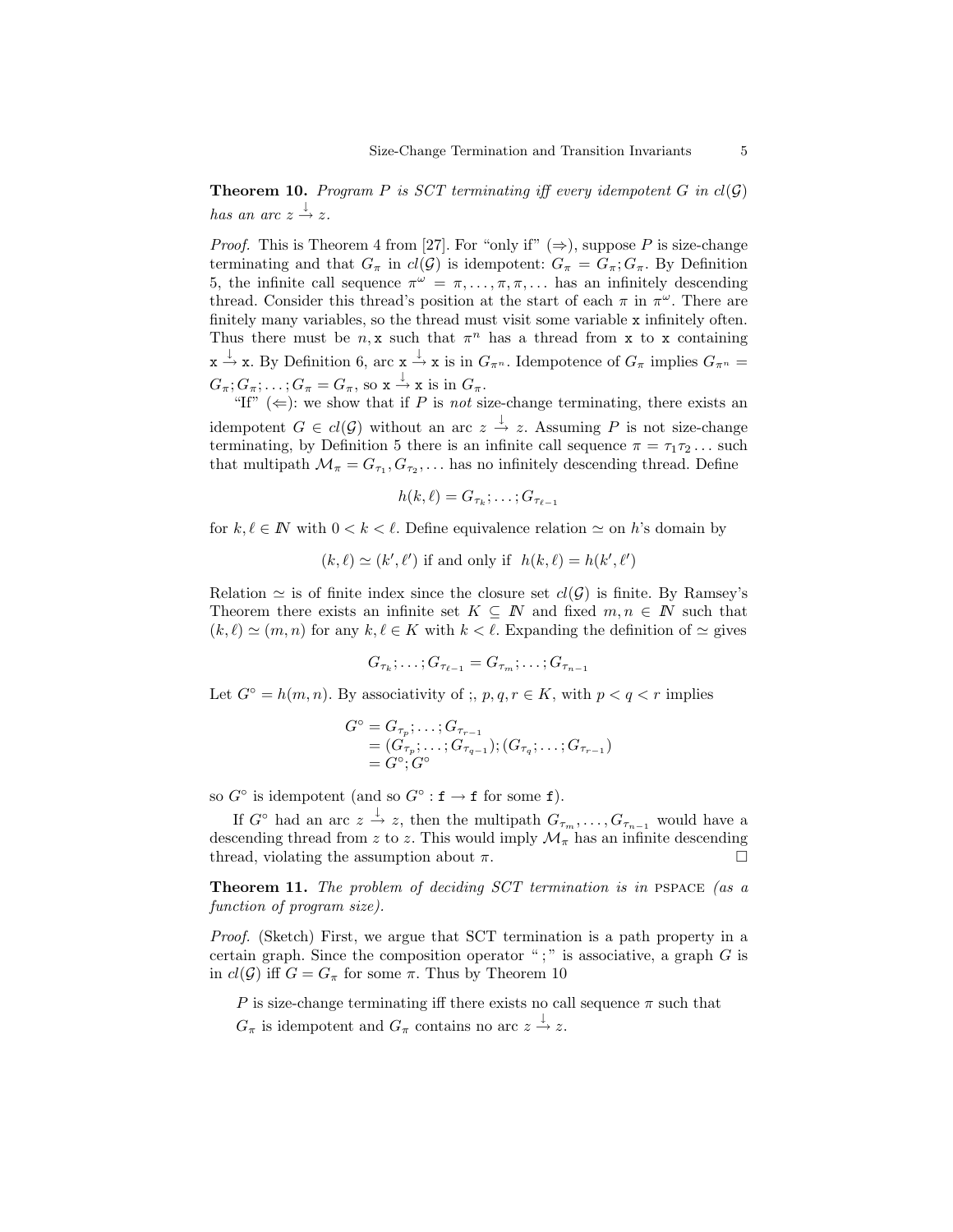This is a reachability problem in a directed graph (call it  $\Gamma$ ). Each node of  $\Gamma$  is a size-change graph G, and each arc is from  $G_{\pi}$  to  $G_{\pi\tau}$  where  $\pi \in \mathcal{T}^*, \tau \in \mathcal{T}$ . The number of nodes in  $\Gamma$  is the number of possible size-change graphs  $G$  for program P.

A well-known result by Savitch is that existence of a path in a directed graph with m nodes can be decided<sup>4</sup> in space  $O(\log^2 m)$ . (See [23] for the "divide-andconquer" proof.) The number of size-change graphs is bounded by  $3^{p^2}$  where p is the number of variables in  $P$ . (Reasoning: between any two variables there may be no arc, or one arc labeled by  $\downarrow$ , or one labeled by  $\bar{\downarrow}$ .) Thus the graph may, by Savitch's result, be searched using memory space  $O(\log^2(3^{p^2}))$ . This is clearly bounded by a polynomial in the number of variables of program  $P$ .

[27] shows pspace to be a lower bound, so the problem is pspace-complete.

# 3 Transition invariants (TI)

## 3.1 Programs defined by transitions

Following [31, 28], in order to abstract away from the syntax of imperative programs we use transitions to formalize programs. A transition  $\tau$  can be thought of as a label or a statement.

Definition 12 (Transition-based program). We define a program to be a triple

$$
P = (\Sigma, \mathcal{T}, \rho),
$$

consisting of:

- a set of states  $\Sigma$ ,
- a finite set of transitions  $\mathcal{T}$ , and
- $-$  a function  $\rho$  that assigns to each transition a binary relation over states,

$$
\rho_{\tau} \subseteq \Sigma \times \Sigma, \quad \text{for } \tau \in \mathcal{T}.
$$

The transition relation of P, denoted R<sub>P</sub>, comprises the transition relations  $\rho_{\tau}$ of all transitions  $\tau \in \mathcal{T}$ , i.e.,

$$
R_P = \bigcup_{\tau \in \mathcal{T}} \rho_{\tau}.
$$

A program  $P$  is terminating if its transition relation  $R_P$  is well-founded. This means there is no infinite computation

$$
s_1 \stackrel{\tau_1}{\rightarrow} s_2 \stackrel{\tau_2}{\rightarrow} s_3 \stackrel{\tau_3}{\rightarrow} \ldots
$$

i.e., there is no sequence of states  $s_1, s_2, \ldots$  and transitions  $\tau_1, \tau_2, \ldots$  such that for every  $i \in \mathbb{N}$ , the state pair  $(s_i, s_{i+1})$  is contained in the transition relation  $\rho_{\tau_i}$ .

<sup>&</sup>lt;sup>4</sup> A key point is that the entire graph  $\Gamma$  is not held in storage at any time, but just the nodes currently being investigated. See [23] for the "divide-and-conquer" proof.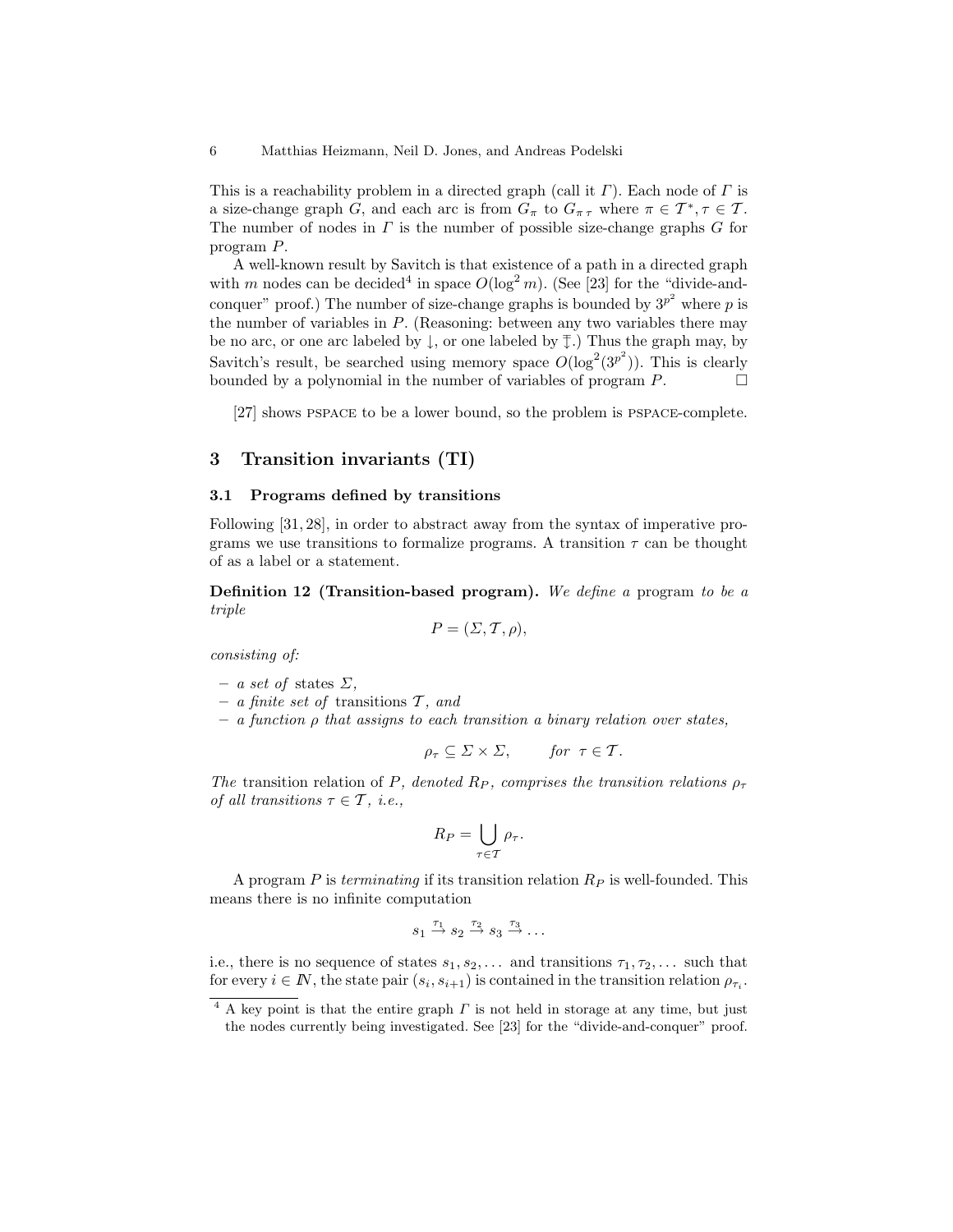States. Imperative programs in most references use a more concrete version of states:

$$
\Sigma = \text{Loc} \times (\text{Var} \rightarrow \text{Value})
$$

where Loc, Var are finite sets (of *locations* and *variables*), and Value is a perhaps infinite set of *values*. Typical elements (perhaps decorated) are:  $\ell \in \text{Loc}, z \in \text{Var}$ and  $v \in$  Value. A state in  $\Sigma$  has form  $s = (\ell, \sigma)$  where  $\sigma : \forall$ ar  $\rightarrow$  Value.

We only deal with one program at a time, so the objects  $P$ , Loc, Var, Value will have fixed values. Letting  $\mathsf{Var} = \{z_1, \ldots, z_m\}$ , a state can be written as  $s = (\ell, \sigma)$  or

$$
s=(\ell,v_1,\ldots,v_m)
$$

Here  $\ell$  is the current location;  $v_1, \ldots, v_m \in V$ alue are the respective values of variables  $z_1, \ldots, z_m$ .

Extensional versus intensional representation Program P's semantics is by Definition 12 its transition relation  $R_P \subseteq \Sigma \times \Sigma$ , that is, a set of pairs of states  $(s, s')$ , where  $s$  is the "current state" and  $s'$  is the "next state". Natural operations on such sets include boolean operations  $\cup$ ,  $\cap$ ,  $\setminus$  and set-formers. This corresponds to an extensional view of semantics.

For practical uses (e.g., in a theorem prover) many writers use as alternative an intensional view of semantics, and represent a set of state-pairs, i.e., a transition relation, by a logic formula with implicit universal quantification over free logical variables. The universe of discourse (for a given, fixed, program  $P$ ): a formula will *always* denote a subset of  $\Sigma \times \Sigma$ . Formulas are built using logical operations  $\vee, \wedge, \Rightarrow, \neg$ . These correspond exactly to  $\cup, \cap, \subseteq$  and  $\Sigma \setminus \Box$ .

We follow the usual convention of naming values in s by unprimed logical variables, and values in  $s'$  by primed logical variables. Logical variables are program counters  $pc, pc'$  and the variables of program P. Locations: the atomic formula  $pc = \ell$  means that the control location of s is  $\ell$ ; and  $pc' = \ell'$  means that the control location of s' is  $\ell'$ . Formula variables other than  $pc, pc'$  are program variables ranging over Value. Formulas can represent state pair sets compactly, since variables not occurring in a formula are simply not constrained (they range over all of Value or Loc).

Example 13. Figure 3 expresses a transition-based program in the sense of Definition 12, using an intensional representation, and comma to abbreviate conjunction ∧. As we will see in Section 4, the program stems from translating the functional program from Example 1.

## 3.2 Termination by transition invariants

In this section we give a brief description of terminology and results of [31] restricted to termination ([31] also deals with general liveness properties and fairness). We write  $r^+$  to denote the transitive closure of a relation r.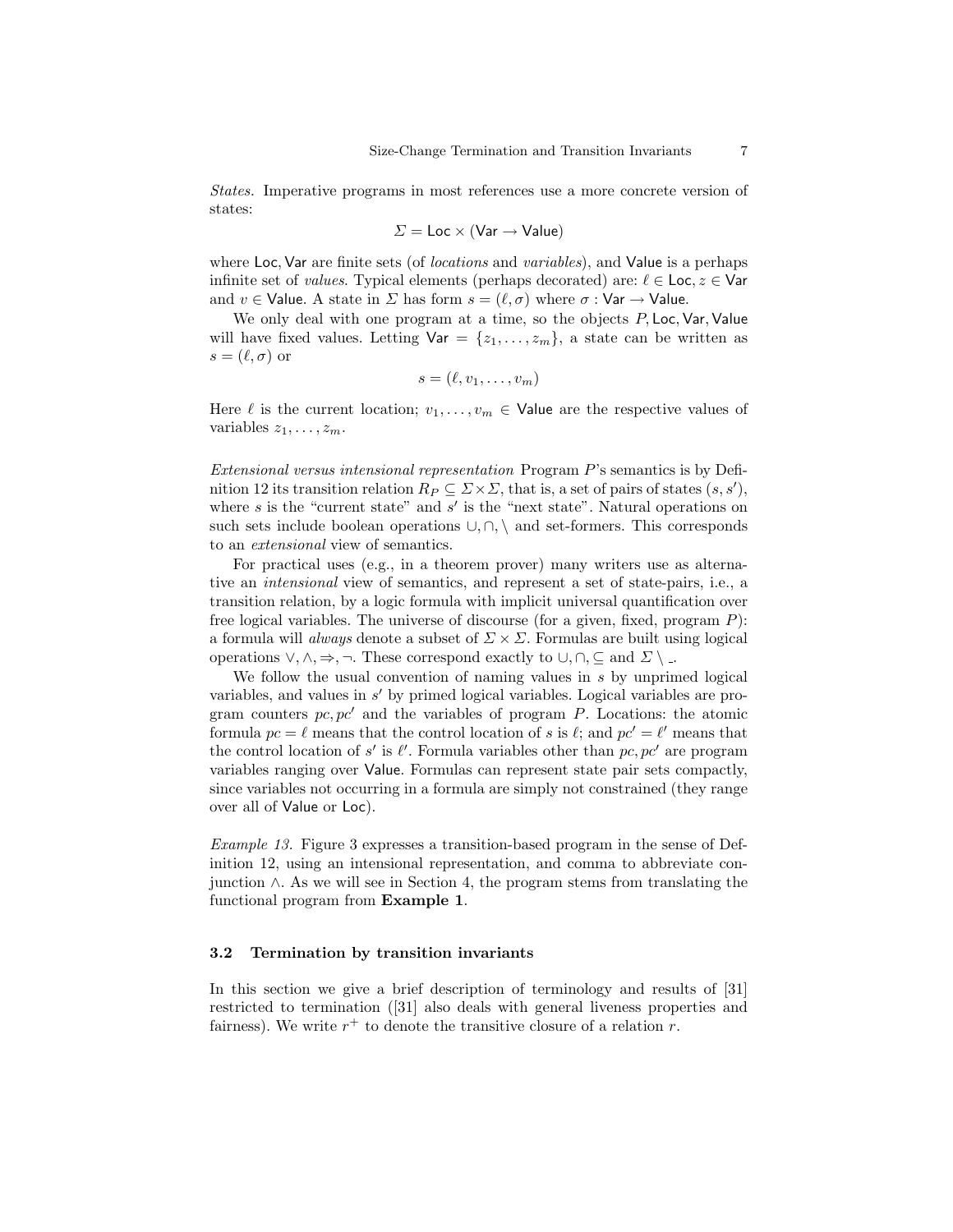

 $\rho_{\tau_2}$  is  $pc = \ell_2, pc' = \ell_2, v > 0, x' = x$ ,  $\rho_{\tau_3}$  is  $pc = \ell_2, pc' = \ell_1, v = 0, x' = u - 1, y' = w, u' = u, v' = v, w' = w$ 

Fig. 3. Transition relation and corresponding control flow graph of a program  $P =$  $(\Sigma, \mathcal{T}, \rho)$  where the set of states  $\Sigma$  is  $\{\ell_1, \ell_2\} \times \mathbb{N}^5$ , the set of transitions  $\mathcal{T}$  is  $\{\tau_1, \tau_2, \tau_3\}$ and the program's transition relation  $R_P(pc, x, y, u, v, w, pc', x', y', u', v', w')$  is  $\rho_{\tau_1} \vee$  $\rho_{\tau_2} \vee \rho_{\tau_3}$ 

**Definition 14 (Transition invariant).** Given a program  $P = (\Sigma, \mathcal{T}, \rho)$ , a transition invariant  $T$  is a binary relation over states  $T$  that contains the transitive closure  $R_P^+$  of the program's transition relation  $R_P$ , i.e.,

$$
R_P^+ \subseteq T.
$$

Definition 15 (Disjunctively well-founded relation). A relation T is disjunctively well-founded if it is a finite union of well-founded relations:

$$
T = T_1 \cup \cdots \cup T_n
$$

**Theorem 16 (Proof rule for termination).** A program P is terminating if and only if there exists a disjunctively well-founded transition invariant for P.

As a consequence of the above theorem, we can prove termination of a program P as follows.

- 1. Find a finite number of relations  $T_1, \ldots, T_n$ .
- 2. Show that the inclusion  $R_P^+ \subseteq T_1 \cup \cdots \cup T_n$  holds.
- 3. Show that each relation  $T_1, \ldots, T_n$  is well-founded.

*Proof.* This is Theorem 1 from [31]. "Only if"  $(\Rightarrow)$  is trivial: if P is terminating, then both  $R_P$  and  $R_P^+$  are well-founded. Choose  $n = 1$  and  $T_1 = R_P^+$ .

"If" ( $\Leftarrow$ ): we show that if P is not terminating and  $T_1 \cup \cdots \cup T_n$  is a transition invariant, then some  $T_i$  is not well-founded. Nontermination of  $P$  means there exists an infinite computation:

$$
s_0 \stackrel{\tau_1}{\rightarrow} s_1 \stackrel{\tau_2}{\rightarrow} s_3 \stackrel{\tau_3}{\rightarrow} \ldots
$$

Let choice function  $f$  satisfy

$$
f(k,\ell) \in \{ T_i \mid (s_k, s_\ell) \in T_i \}
$$

for  $k, \ell \in \mathbb{N}$  with  $k < \ell$ . (The condition  $R_P^+ \subseteq T_1 \cup \cdots \cup T_n$  implies that f exists, but does not define it uniquely.) Define equivalence relation  $\simeq$  on f's domain by

$$
(k, \ell) \simeq (k', \ell')
$$
 if and only if  $f(k, \ell) = f(k', \ell')$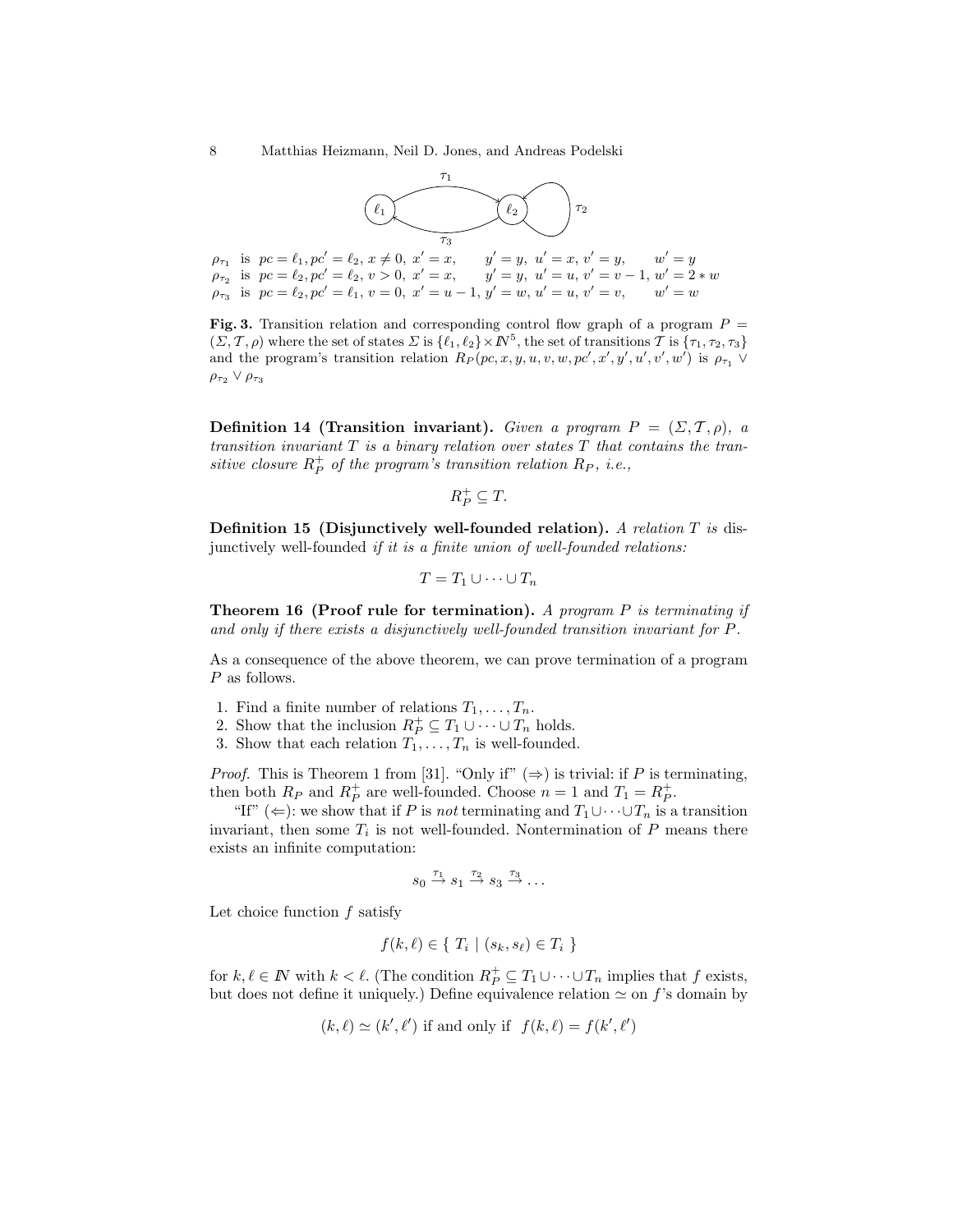Relation  $\simeq$  is of finite index since the set of T's is finite. By Ramsey's Theorem there exists an infinite sequence of natural numbers  $k_1 \leq k_2 \leq \ldots$  and fixed  $m, n \in \mathbb{N}$  such that

$$
(k_i, k_{i+1}) \simeq (m, n) \quad \text{for all } i \in I\!\!N.
$$

Hence  $(s_{k_i}, s_{k_{i+1}}) \in T_{mn}$  for all i. This is a contradiction:  $T_{mn}$  is not wellfounded.

In comparison to Theorem 10 the proof of Theorem 16 uses a weaker version of Ramsey's theorem. The weak version of Ramsey's theorem states that every infinite complete graph that is colored with finitely many colors contains a monochrome infinite path.

*Example 17.* Consider the program  $P$  in Figure 3 and the binary relations  $T_1, \ldots, T_5$  given by the five formulas below.

$$
T_1: pc = f \wedge pc' = f \wedge x > x',
$$
  
\n
$$
T_2: pc = g \wedge pc' = g \wedge v > v',
$$
  
\n
$$
T_3: pc = g \wedge pc' = g \wedge u > u',
$$
  
\n
$$
T_4: pc = f \wedge pc' = g,
$$
  
\n
$$
T_5: pc = g \wedge pc' = f,
$$

The union of these relation is a transition invariant for  $P$ , i.e., the inclusion  $R_P^+ \subseteq$  $T_1 \cup \cdots \cup T_5$  holds. Since every  $T_i$  is well-founded, their union is a disjunctively well-founded transition invariant and hence, by Theorem 16 the program  $P$  is terminating.

#### 3.3 Transition predicate abstraction (TPA)

Transition predicate abstraction [32] is a method to compute transition invariants, just as predicate abstraction is a method to compute invariants. The method takes as input a selection of finitely many binary relation over states. We call these relations transition predicates. For this section we fix a finite set of transition predicates  $P$ . We usually refer to a transition predicate by the formula that defines it.

Definition 18 (Set of abstract transitions  $\mathcal{T}_{\mathcal{P}}^{\#}$ ). Given the set of transition predicates  $P$ , the set of abstract transitions  $T_P^{\#}$  is the set that contains the conjunction of every subset of transition predicates  $\{p_1, \ldots p_m\} \subseteq \mathcal{P}$ , i.e.,

$$
\mathcal{T}_{\mathcal{P}}^{\#} = \{p_1 \wedge \ldots \wedge p_m \mid p_i \in \mathcal{P}, \ 0 \leq m, 1 \leq i \leq m\}
$$

Clearly  $\mathcal{T}_{\mathcal{P}}^{\#}$  is closed under intersection, and the set of all binary relations over states  $\Sigma \times \Sigma$  is a member of  $\mathcal{T}_{\mathcal{P}}^{\#}$  (the case  $m = 0$ ).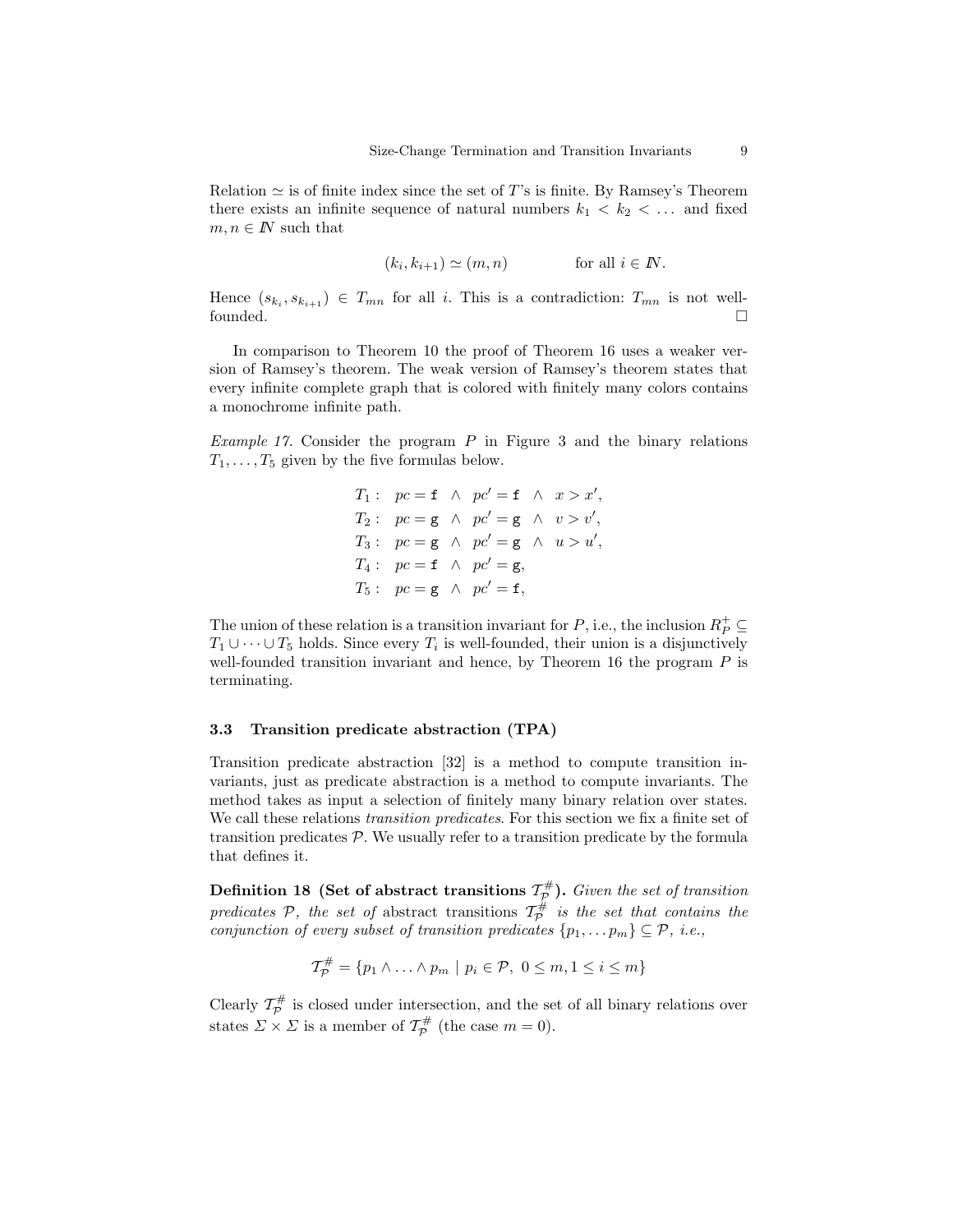Example 19. Consider the following set of transition predicates.

$$
\mathcal{P} = \{x = x', x > x', y > y'\}
$$

The set of abstract transitions  $\mathcal{T}_{\mathcal{P}}^{\#}$  is

$$
\{{\sf true},\ x=x',\ x>x',\ y>y',\ x=x'\wedge y>y',\ x>x'\wedge y>y',\ {\sf false}\}
$$

The abstract transition written as true is the set of all state pairs  $\Sigma \times \Sigma$  and is the empty conjunction of transition predicates. The abstract transition false is the empty relation; e.g., the conjunction of  $x = x'$  and  $x > x'$  is false.

We next define a function that assigns to a binary relation  $T$  over states the least (wrt. inclusion) abstract transition that is a superset of T.

Definition 20 (Abstraction function  $\alpha$ ). A set of transition predicates  $\mathcal P$ defines the abstraction function

$$
\alpha:2^{\varSigma\times\varSigma}\to{\mathcal T}^\#_{{\mathcal P}}
$$

that assigns to a relation  $r \subseteq \Sigma \times \Sigma$  the smallest abstract transition that is a superset of r, *i.e.*,

$$
\alpha(r) = \bigwedge \{ p \in \mathcal{P} \mid r \subseteq p \}.
$$

We note that  $\alpha$  is extensive, i.e., the inclusion

$$
r \subseteq \alpha(r)
$$

holds for any binary relation over states  $r \subseteq \Sigma \times \Sigma$ .

$$
\tau_1 \left( \bigotimes \bigotimes \tau_2 \quad \begin{array}{c} \rho_{\tau_1} \text{ is } pc = \ell \ \land \ pc' = \ell \ \land \ x' = x - 1 \\ \rho_{\tau_2} \text{ is } pc = \ell \ \land \ pc' = \ell \ \land \ x' = x \ \land \ y' = y - 1 \end{array} \right)
$$

Fig. 4. Transition relation and corresponding control flow graph of a program  $P =$  $(\Sigma, \mathcal{T}, \rho)$  where the set of states  $\Sigma$  is  $\{\ell\} \times \mathbb{N} \times \mathbb{N}$ , the set of transitions  $\mathcal{T}$  is  $\{\tau_1, \tau_2\}$ and the program's transition relation  $R_P(pc, x, y, pc', x', y')$  is  $\rho_{\tau_1} \vee \rho_{\tau_2}$ .

Example 21. Application of the abstraction function  $\alpha$  to the transition relations  $\rho_1$  and  $\rho_2$  of the program in Figure 4 results in the following abstract transitions.

$$
\begin{array}{lll} \alpha(\rho_{\tau_1}) & \text{is} & x > x' \\ \alpha(\rho_{\tau_2}) & \text{is} & x = x' \wedge y > y' \end{array}
$$

We next present an algorithm that uses the abstraction  $\alpha$  to compute (a set of abstract transitions that represents) a transition invariant. The algorithm terminates because the set of abstract transitions  $\mathcal{T}_{\mathcal{P}}^{\#}$  is finite.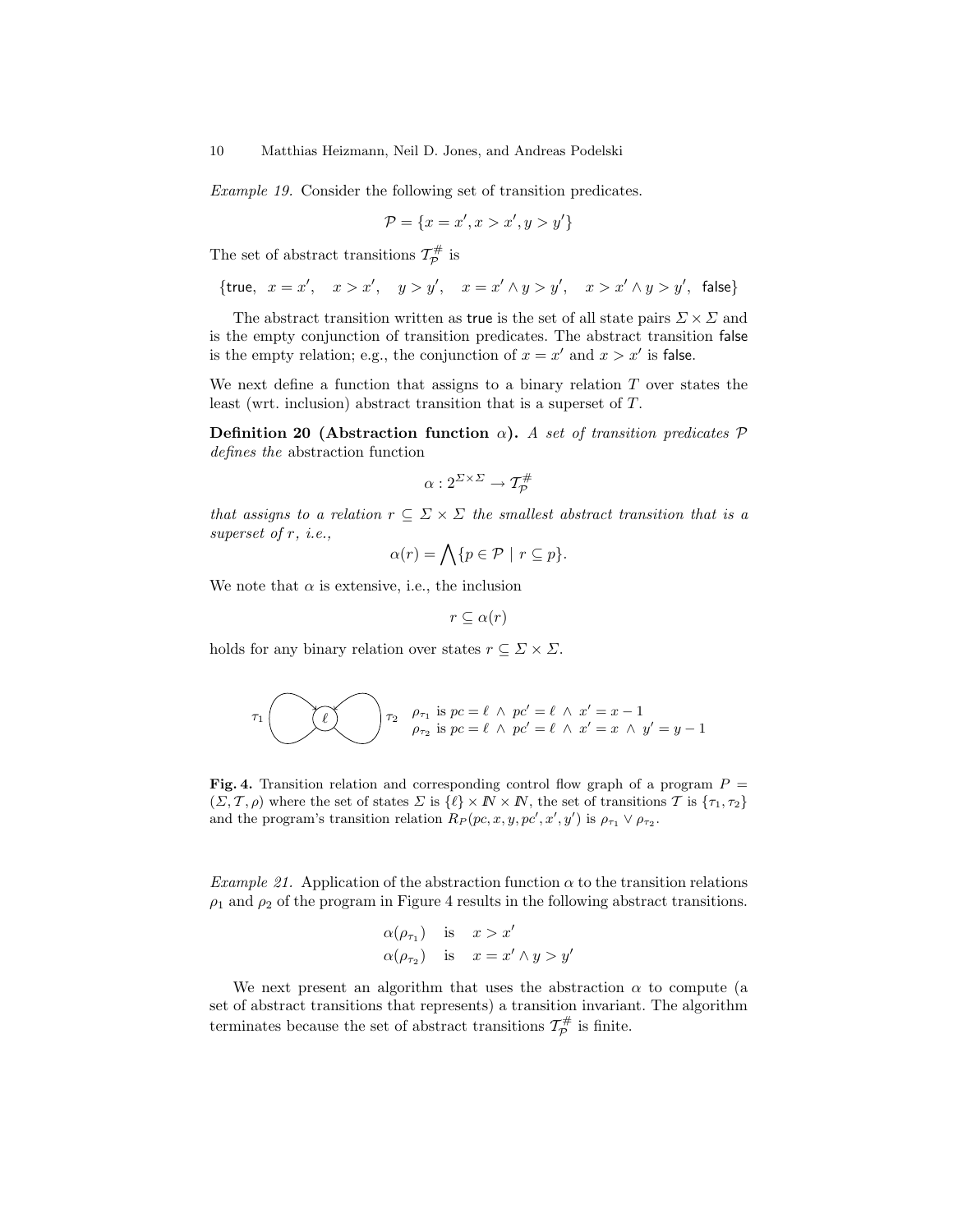Algorithm (TPA) Transition invariants via transition predicate abstraction. **Input:** program  $P = (\Sigma, \mathcal{T}, \rho)$ set of transition predicates P abstraction  $\alpha$  defined by  $P$  (according to Def. 20) **Output:** set of abstract transitions  $P^{\#} = \{T_1, \ldots, T_n\}$ such that  $T_1 \cup \cdots \cup T_n$  is a transition invariant  $P^{\#} := {\alpha(\rho_{\tau}) \mid \tau \in \mathcal{T}}$ repeat  $P^{\#} := P^{\#} \cup \{ \alpha(T \circ \rho_{\tau}) \mid T \in P^{\#}, \ \tau \in \mathcal{T}, \ T \circ \rho_{\tau} \neq \emptyset \}$ until no change

Our notation  $P^{\#}$  for the set of abstract transitions computed by Algorithm TPA stems from [32]. There,  $P^{\#}$  is called an abstract transition program. In contrast to [32] we do not consider edges between the abstract transitions.

**Theorem 22 (TPA).** Let  $P^{\#} = \{T_1, \ldots, T_n\}$  be the set of abstract transitions computed by Algorithm TPA. If every abstract relation  $T_1, \ldots, T_n$  is wellfounded, then program P is terminating.

*Proof.* The union of the abstract relations  $T_1 \cup \cdots \cup T_n$  is a transition invariant. If every abstract relation  $T_1, \ldots, T_n$  is well-founded, the union  $T_1 \cup \cdots \cup T_n$  is a disjunctively well-founded transition invariant and by Theorem 16 the program P is terminating.

*Example 23.* Consider the program  $P$  in Figure 4 and the set of transition predicates  $P$  in Example 19. The output of Algorithm TPA is

$$
P^{\#} = \{x > x', \quad x = x' \land y > y'\}
$$

Both abstract transitions in  $P^{\#}$  are well-founded. Hence P is terminating.

## 4 Correctness proofs and abstractions

We have defined size-change termination for functional programs, and transition invariants for transition-based programs. For the purpose of comparison, we now restrict size-change termination to the transition-based programs that we obtain from translating functional programs.

From now on, we deal only with *tail-recursive* functional programs where all functions use a common variable name space (the latter condition is not a proper restriction since we can always add redundant parameters, and rename parameters if necessary to ensure uniqueness).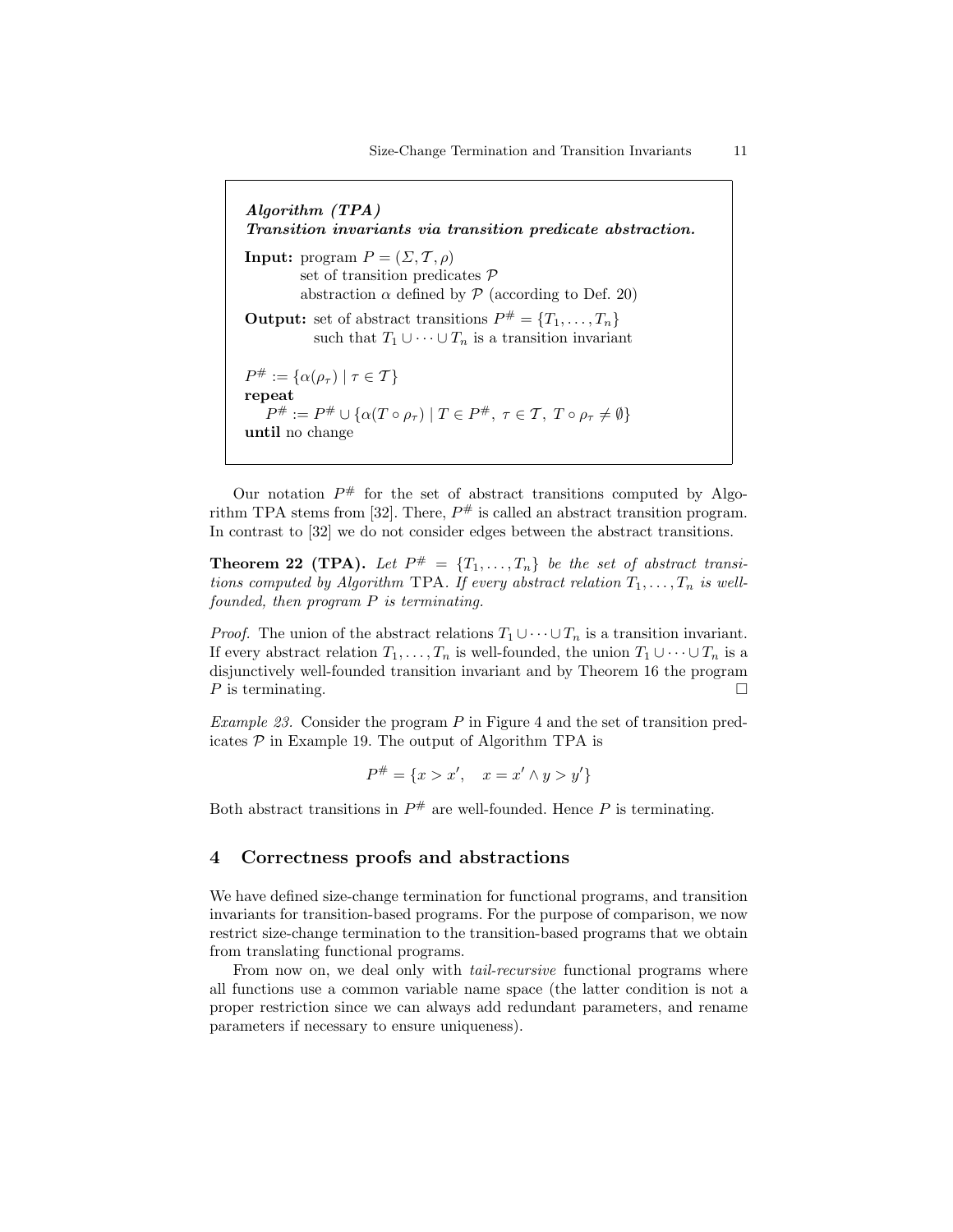Under this restriction, the translation of a functional program into a transition-based program  $P = (\Sigma, \mathcal{T}, \rho)$  with the same termination behavior is straightforward:

- the set of states  $\Sigma$  is the Cartesian product of the set of locations Loc and the data domains for the function parameters; we have a location  $\ell_f$  in Loc for every function f,
- the set of transitions T contains a transition  $\tau_c$  for each call c,
- the transition relation  $\rho_{\tau_c}$  of the transition  $\tau_c$  is defined by

 $\rho_{\tau_c} = \{((\ell_f, \boldsymbol{v}),(\ell_g, \boldsymbol{w})) \mid \mathcal{E}[\![\mathbf{e}_1]\!]\!]\boldsymbol{v} = w_1,\ldots,\mathcal{E}[\![\mathbf{e}_n]\!]\!]\boldsymbol{v} = w_n\}.$ 

if the call c occurs in a function definition of the form

$$
\mathbf{f}(x_1,\ldots,x_n)=\ldots c: \mathbf{g}(\mathbf{e}_1,\ldots,\mathbf{e}_n)\ldots
$$

From now on we fix a transition-based program  $P$  which stems from the translation of a (tail-recursive) functional program. The size-change termination of P is equivalent to the size-change termination of the original functional program.

Example 24. The translation-based program in Figure 3 is obtained by translating the functional program in Figure 1 after adding parameters in order to obtain a common variable name space.

 $f(x,y,u,v,w) = if x=0 then y else 1: g(x,y,x,y,y)$  $g(x,y,u,v,w) = if v>0 then 2: g(x,y,u,v-1,2*w)$ else  $3: f(u-1,w,u,v,w)$ 

Fig. 5. The functional program of Figure 1, modified to have a common name space.

#### 4.1 From graphs to transition relations

Suppose size-change graph  $G$  safely describes call  $c$  as in Definition 3. Clearly G expresses a conjunction of relations (each one either  $\downarrow$  or  $\bar{f}$ ) between some parameters of source f and some parameters of target g. By the common name space assumption, f and g have the same parameters. This section shows that graph G defines an abstraction of c's transition relation  $\rho_{\tau_c}$ .

Since a graph is not a set of pairs of states (and not a formula either), we devise a notation  $\Phi(G)$  for the set of state pairs described by size-change graph G. Therefore we define as a first step a class of binary relations that represent the atomic pieces of information contained in a size-change graph (which are: source, target, value decrease and strict value decrease).

Definition 25 (Set of size-change predicates  $\mathcal{P}_{SCT}$ ). We call a binary relation a size-change predicate if it is defined by one of the formulas

$$
pc = \ell
$$
  
\n
$$
pc' = \ell
$$
  
\n
$$
z_i \ge z'_j
$$
  
\n
$$
z_i > z'_j
$$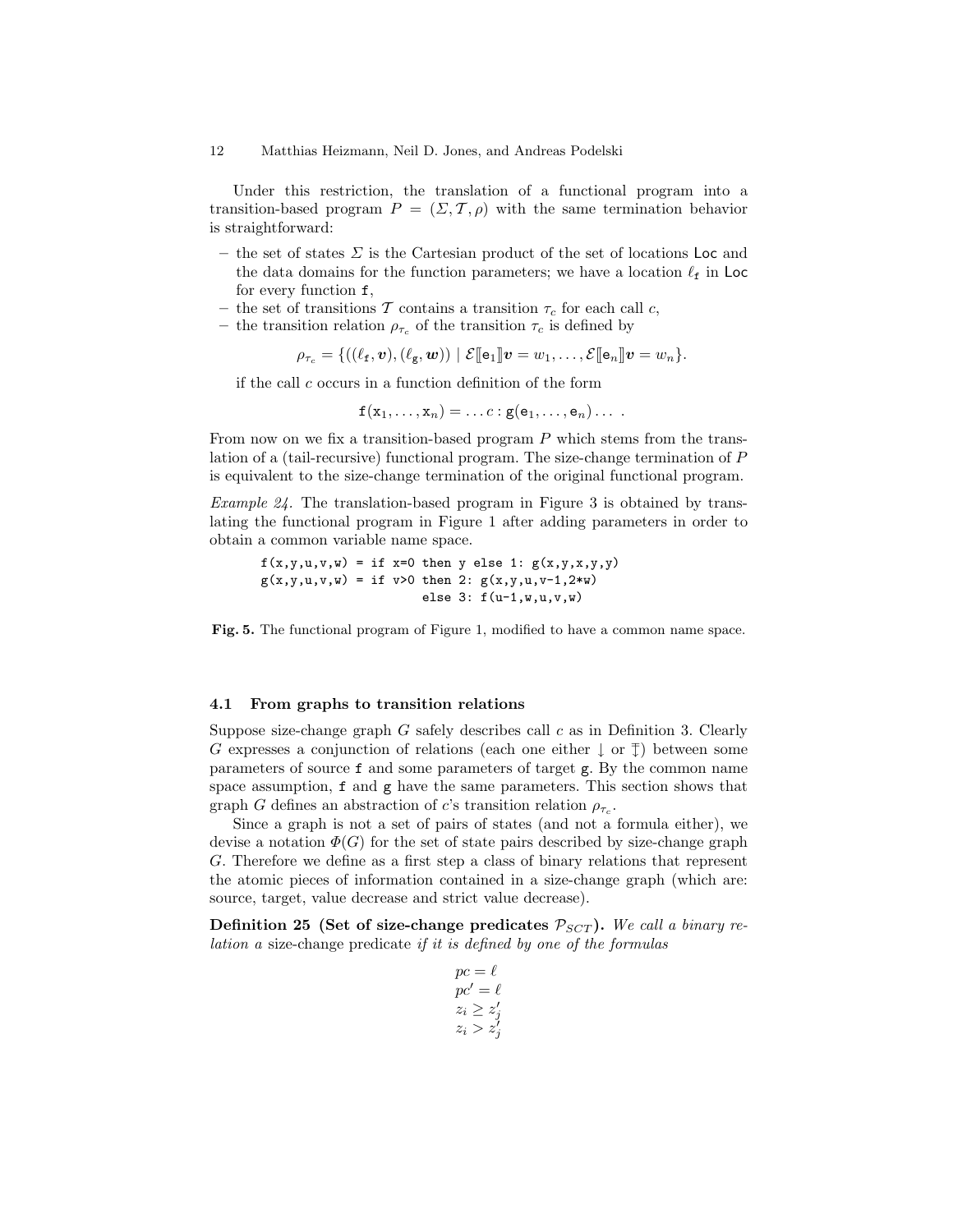where the variable pc ranges over the set of program locations  $\textsf{Loc},$  and  $z_i$  and  $z_i$  are program variables. We use  $\mathcal{P}_{SCT}$  for the (finite) set of all size-change predicates for the current program P.

As a second step, we define the relation  $\Phi(G)$  to be a conjunction of these sizechange predicates (parallel to Definition 2).

**Definition 26.** Given a size-change graph  $G: \ell \to \ell'$  with arc set E, define the binary relation over states  $\Phi(G) \subseteq \Sigma \times \Sigma$  by the following formula.

$$
pc = \ell \wedge pc' = \ell' \wedge \bigwedge \{z_i \geq z'_j \mid (z_i, \overline{\downarrow}, z_j) \in E\} \wedge \bigwedge \{z_i > z'_j \mid (z_i, \downarrow, z_j) \in E\}
$$

Example 27. The binary relations over states assigned to the size-change graphs of Figure 5 are the following.

$$
\Phi(G_1) \text{ is } pc = \mathbf{f} \wedge pc' = \mathbf{g} \wedge x \geq x' \wedge y \geq y' \wedge x \geq u' \wedge y \geq v' \wedge y \geq w'
$$
  

$$
\Phi(G_2) \text{ is } pc = \mathbf{g} \wedge pc' = \mathbf{g} \wedge x \geq x' \wedge y \geq y' \wedge u \geq u' \wedge v > v'
$$
  

$$
\Phi(G_3) \text{ is } pc = \mathbf{g} \wedge pc' = \mathbf{f} \wedge u > x' \wedge w \geq y' \wedge u \geq u' \wedge v \geq v' \wedge w \geq w'
$$

The inclusion  $R_P \subseteq \Phi(G_1) \vee \Phi(G_2) \vee \Phi(G_3)$  means that the transition relation  $R_P$ is approximated by the set  ${G_1, G_2, G_3}$  of size-change graphs. The inclusion is strict, meaning that the approximation loses precision. An instance of precision loss: the set  $\mathcal{P}_{SCT}$  does not contain any of the transition predicates  $x \neq 0, v > 0$ ,  $v = 0$  that account for the tests.

The following definition extends Definition 3 from a functional program to its translation to a transition-based program P.

**Definition 28.** Let  $G_{\tau}$  be the size-change graph assigned to the transition  $\tau$  of program P. We say that  $G_{\tau}$  is safe for  $\tau$  if the inclusion  $\rho_{\tau} \subseteq \Phi(G_{\tau})$  holds. A set of graphs  $\{G_\tau \mid \tau \in \mathcal{T}\}\$ is a safe description of program P if  $G_\tau$  is safe for  $\tau$  for every transition  $\tau$  of P.

We now consider the composition of size-change graphs (Definition 6).

**Lemma 29.** The composition of the two size-change graphs  $G_1 : \ell \to \ell'$  and  $G_2: \ell' \to \ell''$  overapproximates the composition of the relations they define, i.e.,

$$
\Phi(G_1) \circ \Phi(G_2) \subseteq \Phi(G_1; G_2).
$$

**Corollary 30.** If  $G_{\tau}$  is a size-change graph that is safe for  $\tau$ , then for every transition relation T and every size-change graph G such that  $G; G<sub>\tau</sub>$  is defined

$$
T \subseteq \Phi(G) \ \ \text{implies} \ T \circ \rho_{\tau} \subseteq \Phi(G; G_{\tau})
$$

*Proof.*  $\rho_{\tau} \subseteq \Phi(G_{\tau})$  by Definition 28, so  $T \circ \rho_{\tau} \subseteq \Phi(G) \circ \Phi(G_{\tau}) \subseteq \Phi(G; G_{\tau})$  by Lemma 29.  $\Box$ 

**Lemma 31.** Let  $G$  be a size-change graph such that source and target of  $G$ coincide. If G has an arc of form  $x \stackrel{\downarrow}{\rightarrow} x$  then the relation  $\Phi(G)$  is well-founded.

*Proof.* Let G be a size change graph with an an arc  $x \stackrel{\downarrow}{\rightarrow} x$ . By Definition 26 the relation  $\Phi(G)$  is a subset of the relation  $x' < x$ . Since  $x' < x$  is well-founded, all subsets are also well-founded.  $\square$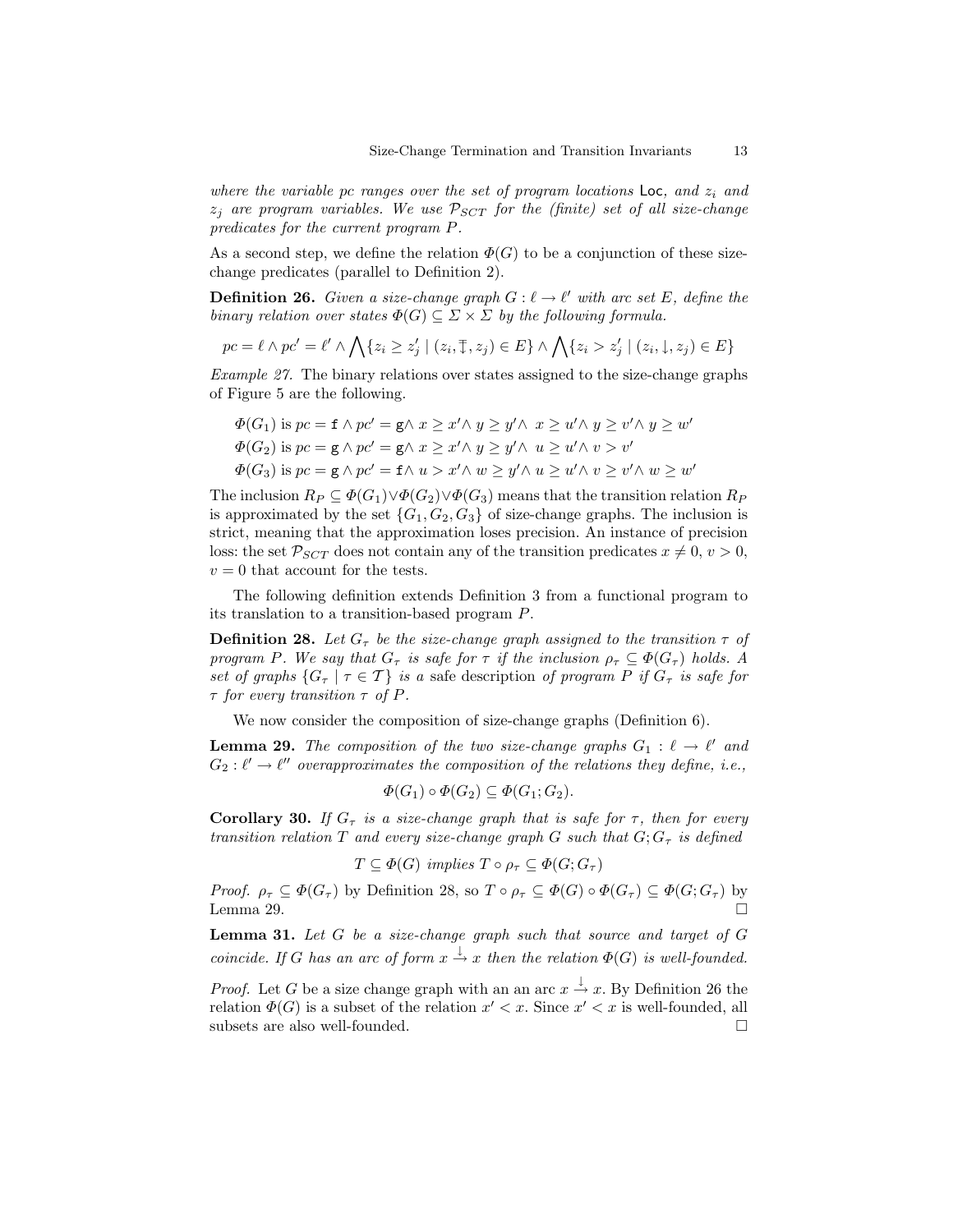Remark: The converse of Lemma 31 is false, e.g., for the arc set  $\{x \stackrel{j}{\rightarrow} y, y \stackrel{j}{\rightarrow} x\}.$ 

## 4.2 SCT and disjunctive well-foundedness

Theorem 32 (Idempotence and well-foundedness). If every idempotent size-change graph in the closure  $cl(G)$  of the set of size-change graphs G defines a well-founded relation, i.e.,

 $\forall G \in cl(\mathcal{G}) : G; G = G \implies \Phi(G)$  well-founded

then  $\Phi(G)$  is well-founded for every graph in  $cl(G)$ .

*Proof.* Let  $G \in cl(\mathcal{G})$  be a size-change graph.

Case 1: Source and target of G do not coincide.

Then there exist two different locations  $\ell, \ell'$  such that  $\Phi(G) \subseteq pc = \ell \wedge pc' =$  $\ell'$  and therefore  $\Phi(G) \circ \Phi(G) = \emptyset$  which implies that  $\Phi(G)$  is well-founded. Case 2: Source and target of G coincide.

Then  $G^n$  is defined for all  $n \in \mathbb{N}$ . The semigroup  $(\{G^n \mid n \in \mathbb{N}\},\cdot)$  is finite and has therefore an idempotent element  $G^k$  (since every finite semigroup has an idempotent element). By assumption  $\Phi(G^k)$  is well-founded. By induction over k and Lemma 29 the inclusion  $\Phi(G)^k \subseteq \Phi(G^k)$  holds. Hence  $\Phi(G)^k$  is well-founded and therefore also  $\Phi(G)$  is well-founded (Reason: If a relation r is not well-founded, then for all  $n \in \mathbb{N}$ ,  $r^n$  is not well-founded.)

Therefore, for every  $G \in cl(\mathcal{G})$  the transition  $\Phi(G)$  is well-founded.

Since size-change termination is equivalent to the premise of Theorem 32, and its conclusion can be expressed in terms of disjunctive well-foundedness, we obtain the following statement directly.

Corollary 33 (SCT and disjunctive well-foundedness). Let  $G$  be a set of size-change graphs that is a safe description of program  $P$ . If program  $P$  is sizechange terminating for a set of size-change graphs  $\mathcal G$  that is a safe description of P, then the relation defined by its closure  $cl(G)$ 

$$
\bigcup\ \{\varPhi(G)\mid G\in cl(\mathcal{G})\}
$$

is a disjunctively well-founded transition invariant for P.

Proof. We first show, that the disjunction is a transition invariant, i.e.,

$$
R_P^+ \subseteq \bigcup \{ \varPhi(G) \mid G \in cl(\mathcal{G}) \}.
$$

Let  $(s, s') \in R_P^+$ . By definition of  $R_P^+$  there is a sequence of transition relations  $\rho_{\tau_1}, \rho_{\tau_2}, \ldots, \rho_{\tau_n}$  such that  $(s, s')$  is contained in the composition  $\rho_{\tau_1} \circ \rho_{\tau_2} \circ \cdots \circ \rho_{\tau_n}$ .

For every such sequence there is a size-change graph  $G \in cl(\mathcal{G})$  such that the inclusion  $\rho_{\tau_1} \circ \rho_{\tau_2} \circ \cdots \circ \rho_{\tau_n} \subseteq \Phi(G)$  holds. This can be shown by induction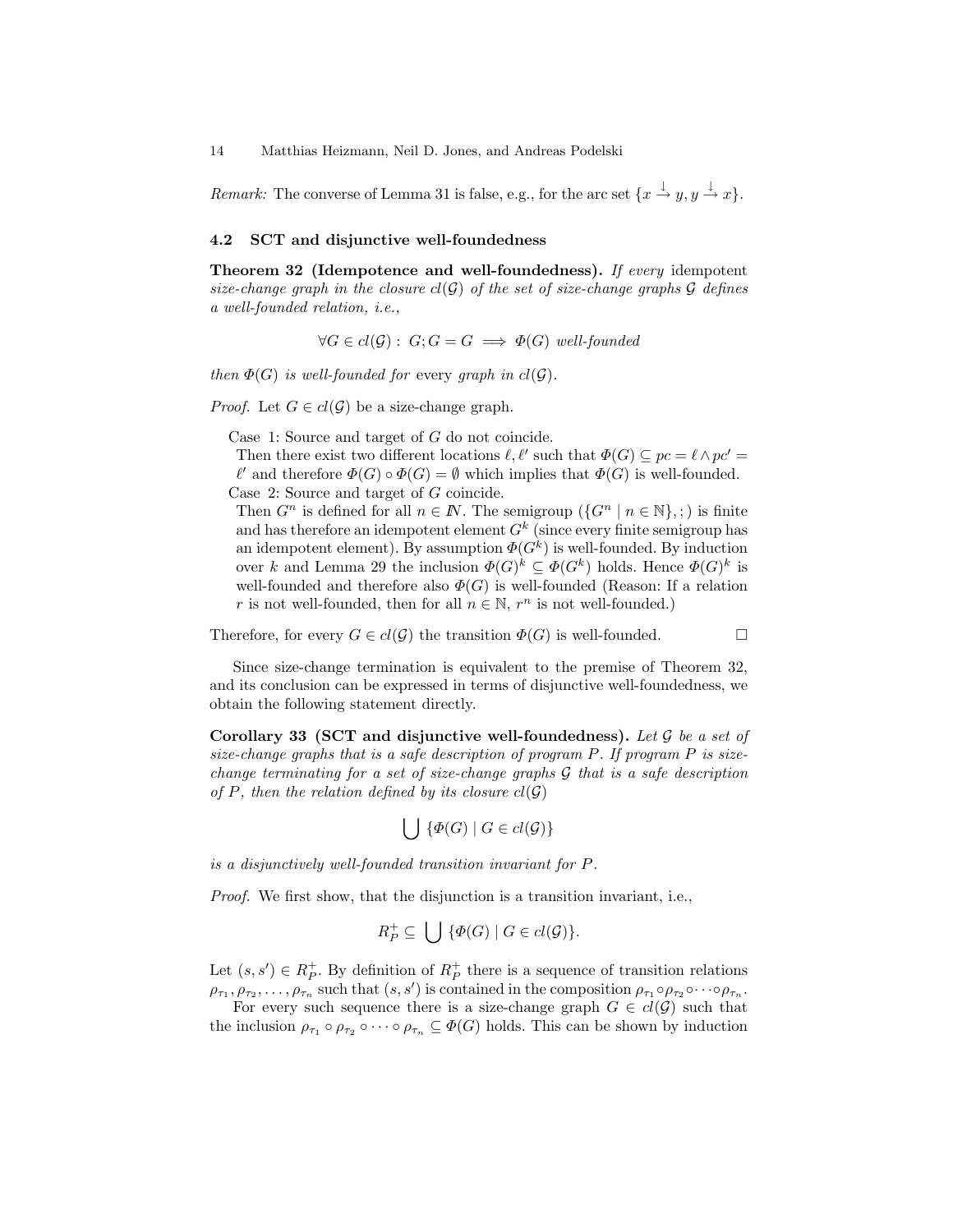over  $n$ , where the induction basis holds by Definition 28 and the induction step follows from Corollary 30. Hence  $(s, s') \in \Phi(G)$  for some  $G \in cl(\mathcal{G})$ , so  $(s, s') \in$  $\bigcup \{\Phi(G) \mid G \in cl(\mathcal{G})\}.$ 

Since  $P$  is size-change terminating for  $\mathcal{G}$ , every idempotent size change-graph  $G \in cl(\mathcal{G})$  contains an arc of form  $x \stackrel{\downarrow}{\rightarrow} x$  (by Theorem 10, or Theorem 4 of [27]). By Lemma 31, for every idempotent size change-graph  $G \in cl(\mathcal{G})$  the relation  $\Phi(G^k)$  is well-founded. Hence by Theorem 32 for every size change-graph  $G \in cl(\mathcal{G})$  the relation  $\Phi(G^k)$  is well-founded. Therefore  $\bigcup \{ \Phi(G) \mid G \in cl(\mathcal{G}) \}$ is a disjunctively well-founded transition invariant for  $P$ .

#### 4.3 Size-change graphs and transition predicate abstraction

**Lemma 34.** Let  $\alpha$  be the abstraction function for the set of size-change predicates  $\mathcal{P}_{SCT}$ . If the size-change graph G denotes a superset of a binary relation over states T, then the size-change graph G denotes a superset of the abstract transition  $\alpha(T)$ , *i.e.* 

$$
T \subseteq \Phi(G) \quad implies \quad \alpha(T) \subseteq \Phi(G)
$$

*Proof.* For every size-change graph G, the relation  $\Phi(G)$  is a conjunction of size-change predicates. Therefore the inclusion  $\alpha(T) \subseteq \Phi(G)$  holds if for every  $p \in \mathcal{P}_{SCT}$  the inclusion  $\Phi(G) \subseteq p$  implies the inclusion  $\alpha(T) \subseteq p$ . Let p be a size-change predicate. Let  $\Phi(G) \subseteq p$ . Assume that the inclusion  $T \subseteq \Phi(G)$  holds. Then the inclusion  $T \subseteq p$  holds and by Definition 20 the inclusion  $\alpha(T) \subseteq p$ holds.

Corollary 35. Let  $\alpha$  be the abstraction function for the set of size-change predicates  $\mathcal{P}_{SCT}$ . The abstract transition  $\alpha(\rho_{\tau})$  is a subset of the denotation of any size-change graph  $G_{\tau}$  that is safe for  $\tau$ , formally

$$
\alpha(\rho_{\tau}) \subseteq \Phi(G_{\tau})
$$

This inclusion can be strict in case  $G<sub>\tau</sub>$  is not the "best" description of  $\rho<sub>\tau</sub>$ . An extreme example:  $G<sub>\tau</sub>$  has the empty set of arcs.

**Lemma 36.** Let  $cl(G)$  be the closure (Definition 8) for a set of size-change graphs G that is a safe description of program P. Let  $P^{\#}$  be a set of abstract transitions computed by Algorithm TPA for the set of size-change predicates  $\mathcal{P}_{SCT}$ .

For every abstract transition  $T$  in  $P^{\#}$  there exists a size-change graph  $G$  in  $cl(G)$  that contains T, formally

$$
\Phi(G) \supseteq T.
$$

*Proof.* Let  $T \in P^{\#}$ . By Algorithm TPA there is a sequence of transitions  $\tau_1, \ldots, \tau_2$  such that the equation

$$
T = \alpha(\ldots \alpha(\alpha(\rho_{\tau_1}) \circ \rho_{\tau_2}) \cdots \circ \rho_{\tau_n})
$$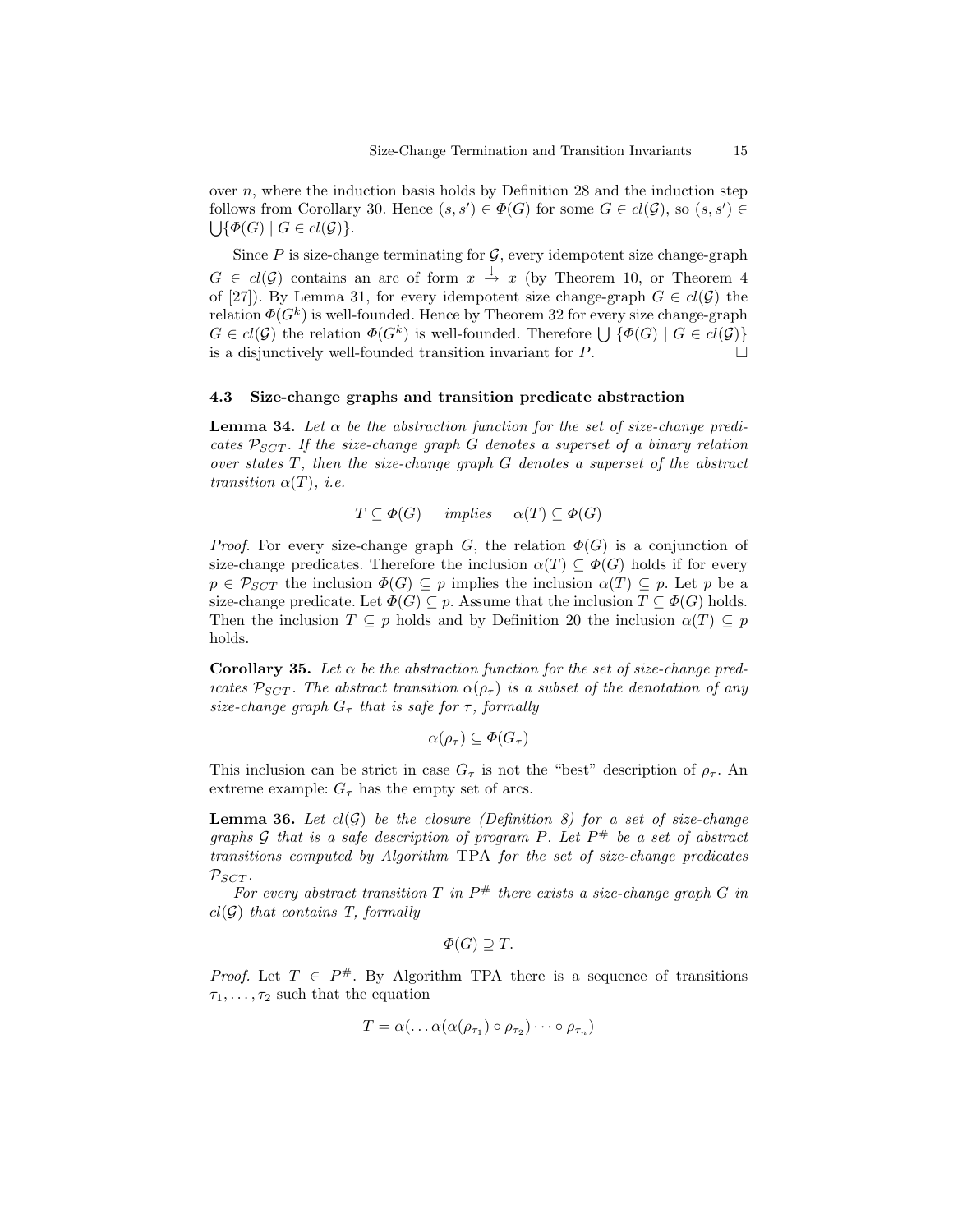holds. Let  $G_{\tau_i}$  be a graph that is safe for  $\tau_i$  and G be a size-change graph defined by the following equation.

$$
G=G_{\tau_1};\ldots;G_{\tau_n}
$$

The inclusion  $\Phi(G) \supset T$  holds by induction, where the induction basis holds by Definition 28 and Lemma 34 and the induction step follows from Corollary 30.

**Theorem 37.** Let  $\mathcal G$  be a set of size-change graphs that is a safe description of program P. Let  $P^{\#}$  be a set of abstract transitions computed by Algorithm TPA for the set of size-change predicates  $\mathcal{P}_{SCT}$ . If P is size-change terminating for  $\mathcal G$  then  $P^\#$  defines a disjunctively well-founded transition invariant.

*Proof.* The output of Algorithm TPA  $P^{\#}$  defines a transition invariant for P. If P is size-change terminating, then by Corollary 33 every element of  $\{\Phi(G) \mid G \in$  $cl(G)$  is well-founded. Hence by Lemma 36 every element of  $P^{\#}$  is well-founded. Therefore  $\bigcup P^{\#}$  is a disjunctively well-founded transition invariant.

# 5 Decision problems for termination analyses

In this section, we categorize the base algorithm in the different termination analyses by the decision problem that it solves, and then establish an formal connection between the decision problems.

Part of the input of those decision problems will be a transition abstraction. A transition abstraction fixes a set of abstract values  $\mathcal{T}^{\#}$  and their meaning via the *denotation* function  $\gamma$ . Each abstract value a denotes a relation over states, i.e.,  $\gamma(a) \subseteq \Sigma \times \Sigma$ . The transition abstraction fixes also a distinguished abstract value  $a_{\tau}$  for every transition  $\tau$  of the given program. A termination analysis starts with those values.

Programs, transition relations, states, etc. are as defined in Section 3.

Definition 38 (Transition Abstraction). Given a program  $P = (\Sigma, \mathcal{T}, \rho)$ , a transition abstraction is a triple

$$
(\mathcal{T}^\#,\gamma,\{a_\tau\,|\,\tau\!\in\! \mathcal{T}\})
$$

consisting of:

- 1. a finite set  $\mathcal{T}^{\#}$  of abstract values called abstract relations,
- 2. a denotation function  $\gamma$  that assigns to each abstract relation a relation over the program's states, i.e.,

$$
a \in \mathcal{T}^{\#} \implies \gamma(a) \subseteq \varSigma \times \varSigma
$$

3. a set of distinguished abstract values indexed by transitions  $\tau$  of the program, i.e.,

$$
a_{\tau} \in \mathcal{T}^{\#}, \quad \text{for} \quad \tau \in \mathcal{T}.
$$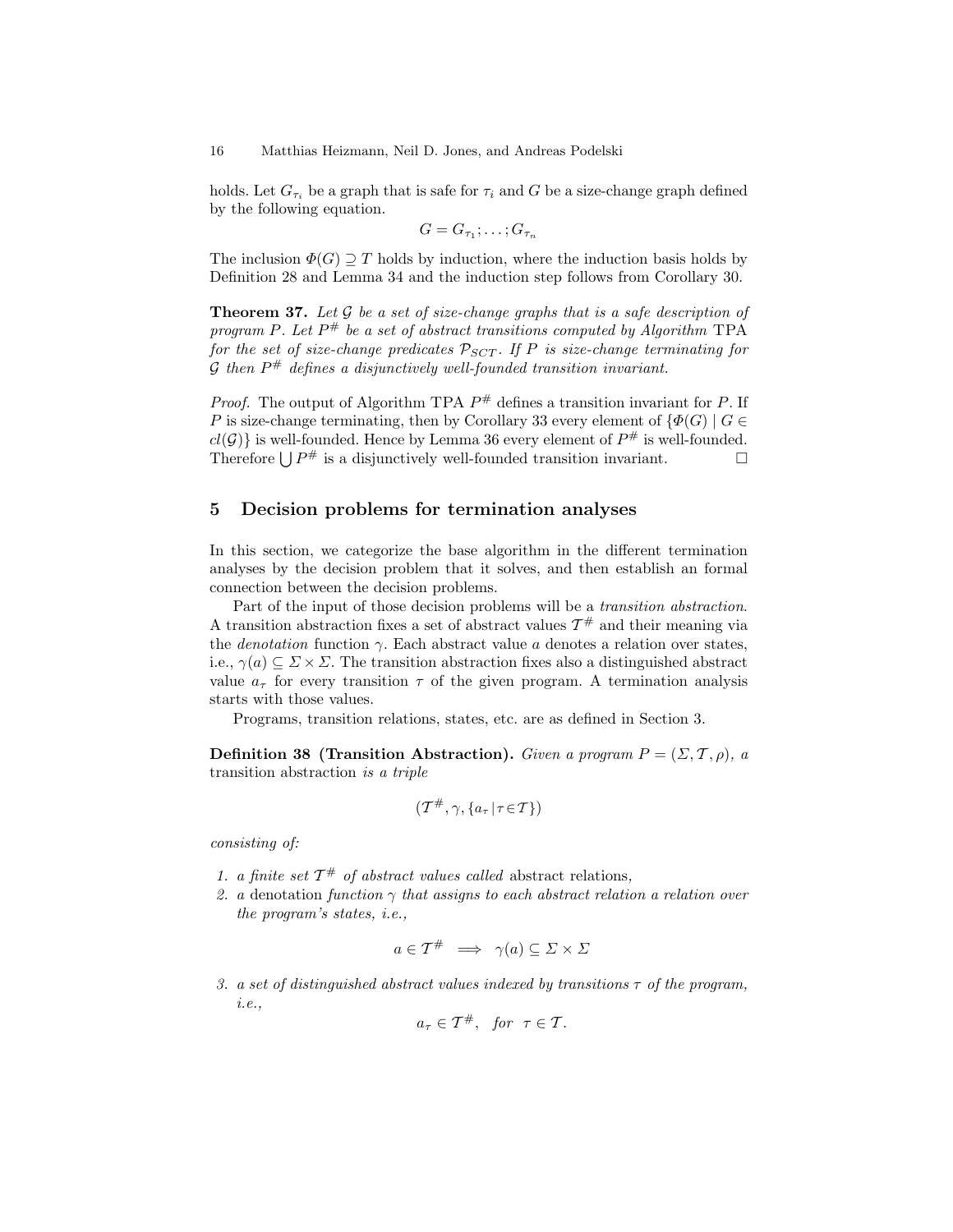The abstract relation for the transition  $\tau$  must safely abstract the transition relation defined by  $\tau$ , formally

$$
\rho_{\tau} \subseteq \gamma(a_{\tau})
$$

for each transition  $\tau$  in  $\mathcal T$ .

A set X of abstract relations denotes their union, i.e.,

$$
\gamma(X) = \bigcup \{ \gamma(a) \mid a \in X \}, \text{ for } X \subseteq \mathcal{T}.
$$

Example 39 (SCT). In order to rephrase size-change analysis as presented in Section 2, one may use the transition abstraction where:

- the abstract relations  $a \in \mathcal{T}^{\#}$  are size-change graphs  $G$ ,
- the denotation function  $\gamma$  is the function  $\Phi$  of Definition 26, i.e., a graph G denotes the transition relation defined by the formula  $\Phi(G)$ ,
- the distinguished abstract transitions  $a_{\tau}$  for transitions  $\tau$  are exactly the size-change graphs  $G_{\tau}$  for calls  $\tau$  in the set  $\mathcal G$  fixed in Definition 5.

Since we translate the function  $\Phi$  on size-change graphs to the denotation function  $\gamma$ , the safety required for the size-changes graphs  $G_{\tau}$  translates directly to the safety requirement for the  $a<sub>\tau</sub>$  in Definition 38; see Definition 28.

Example 40 (TPA). In order to rephrase transition predicate abstraction as presented in Section 3.3, one may use the transition abstraction where:

– the abstract relations  $a \in \mathcal{T}^{\#}$  are the *abstract transitions*  $p_1 \wedge \ldots \wedge p_m$ , which are conjunctions of transition predicates  $p_i \in \mathcal{P}$ , for the given set of transition predicates P.

$$
\mathcal{T}^{\#} = \{p_1 \wedge \ldots \wedge p_m \mid p_1, \ldots, p_m \in \mathcal{P}, \ 0 \leq m\}
$$

- the denotation function  $\gamma$  is essentially the identity function, i.e., the denotation of a conjunction of transition predicates is the intersection of the transition relations they denote,
- the abstract transition  $a_{\tau}$  is the abstraction  $\alpha$  applied to the transition relation  $\rho_{\tau}$ . This is the strongest abstraction transition that contains  $\rho_{\tau}$ , or, equivalently, is the conjunction of all transition predicates in  $P$  that contain  $\rho_{\tau}$ ; see Definition 20.

$$
a_{\tau} = \alpha(\rho_{\tau}) \ (= \bigwedge \{ p \in \mathcal{P} \mid \rho_{\tau} \subseteq p \})
$$

#### 5.1 Transformer on abstract relations

Given a transition  $\tau$  of the program, we consider a function  $F^{\#}_{\tau}$  that assigns to each abstract relation a another abstract relation  $a' = F^{\#}_{\tau}(a)$ . The idea is that the function  $F_{\tau}^{\#}$  abstracts the relational composition with the transition relation  $\rho_{\tau}$  (i.e., it abstracts the function  $F_{\tau}$  such that  $F_{\tau}(T) = T \circ \rho_{\tau}$ ).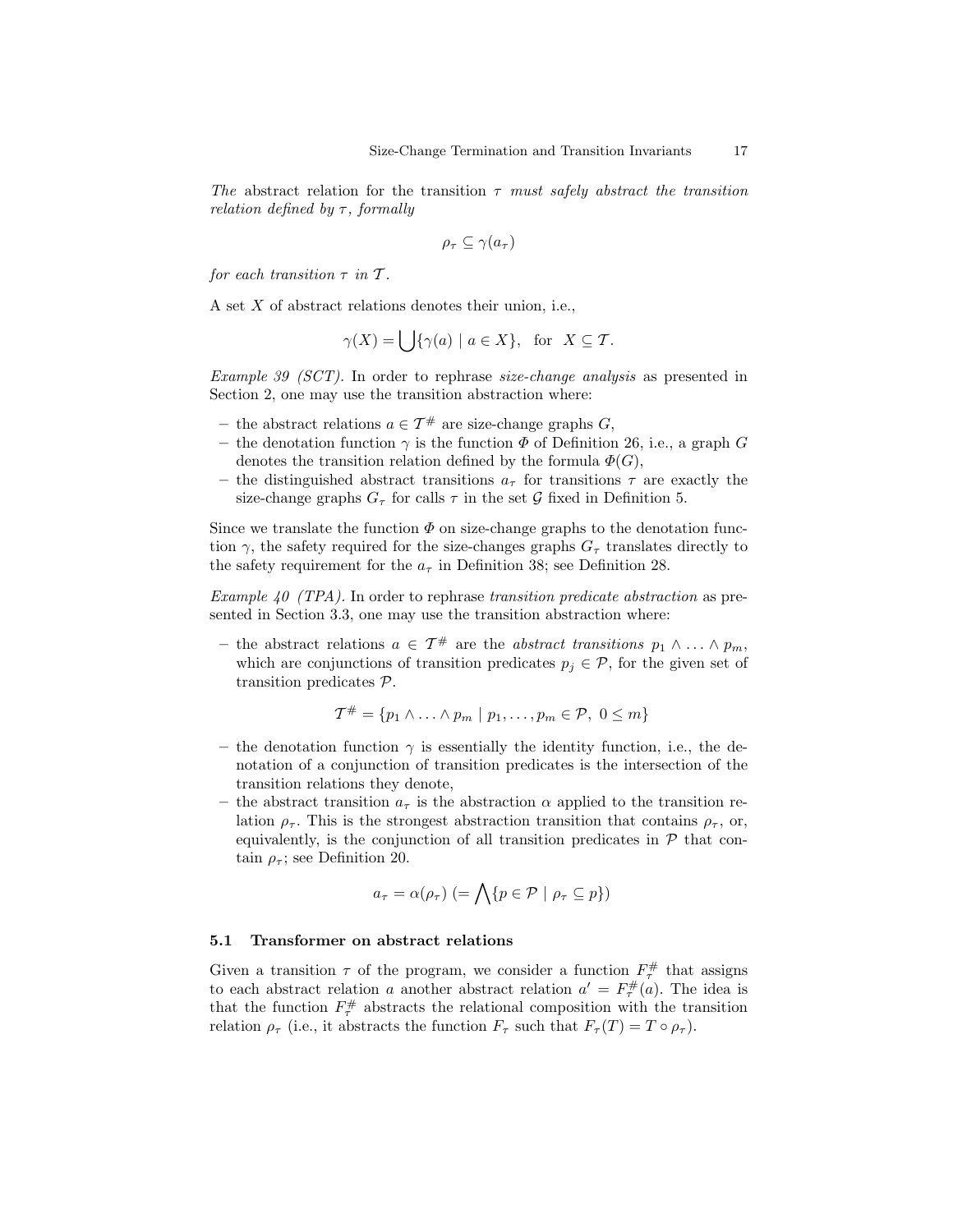For better legibility, we write  $F^{\#}(a,\tau)$  instead of  $F^{\#}_{\tau}(a)$ . We call  $F^{\#}$  a (parametrized) abstract-relation transformer.

In this section, we fix a program  $P = (\Sigma, \mathcal{T}, \rho)$  and a transition abstraction  $(T^{\#}, \gamma, \{a_{\tau} | \tau \in \mathcal{T}\})$  defining a set of abstract relations, their denotation, and a set of abstract relations for the transitions of the program.

Definition 41 (Abstract-relation transformer  $F^{\#}$ ). Given a program  $P =$  $(\Sigma, \mathcal{T}, \rho)$  and a transition abstraction  $(\mathcal{T}^{\#}, \gamma, \{a_{\tau} | \tau \in \mathcal{T}\})$ , an abstract-relation transformer is a function

$$
F^\#: \mathcal{T}^\# \times \mathcal{T} \to \mathcal{T}^\#
$$

such that

$$
\gamma(F^{\#}(a,\tau)) \supseteq \gamma(a) \circ \rho_{\tau}
$$

In words, the application of  $F^{\#}$  to the abstract relation a and the transition  $\tau$ overapproximates the relational composition of the relation denoted by a with the transition relation defined by  $\tau$ .

## Example 42 (Continuing Examples 39 and 40).

Continuing Example 39, where we use size-change graphs as abstract relations, one may define the abstract-relation transformer as follows.

$$
F^{\#}(G, \tau) = G; G_{\tau}
$$

The safety of  $G_{\tau}$  for the call/transition  $\tau$  yields the safety requirement in Definition 41; see Definition 28, Lemma 29 and Corollary 30.

Continuing Example 40, where we use abstract transitions (i.e., conjunctions of transition predicates) as abstract relations, one may define the abstractrelation transformer by

$$
F^{\#}(T,\tau)=\alpha(T\circ\rho_{\tau}),
$$

where  $\alpha$  is the abstraction function defined by the given set of transition predicates; see Definition 20.

We next introduce an expression to denote a set of abstract relations. We call it "the least fixpoint of the abstract-relation transformer  $F^{\#}$ " although, strictly speaking, it is not a fixpoint of the function  $F^{\#}$ . (Instead, it is the fixpoint of a functional that can be derived from  $F^{\#}$ . This functional ranges over the powerset lattice generated by the abstract relations. The least fixpoint is the least fixpoint of this functional above the set  $\{a_\tau | \tau \in \mathcal{T}\}\$ , i.e., the set of abstract relations  $a_\tau$ for the transitions of the given program P. For notational economy we will not formally define the lattice and the functional.)

Definition 43 (Least fixpoint of the abstract-relation transformer  $F^\#$ ). Given a program  $P = (\Sigma, \mathcal{T}, \rho)$ , a transition abstraction  $(\mathcal{T}^{\#}, \gamma, \{a_{\tau} | \tau \in \mathcal{T}\})$ , and an abstract-relation transformer  $F^{\#}$ , the "least fixpoint of the abstract-relation transformer  $F^{\#n}$ , written

$$
lfp(\lbrace a_{\tau} | \tau \in \mathcal{T} \rbrace, F^{\#}),
$$

is defined as the least set of abstract relations X such that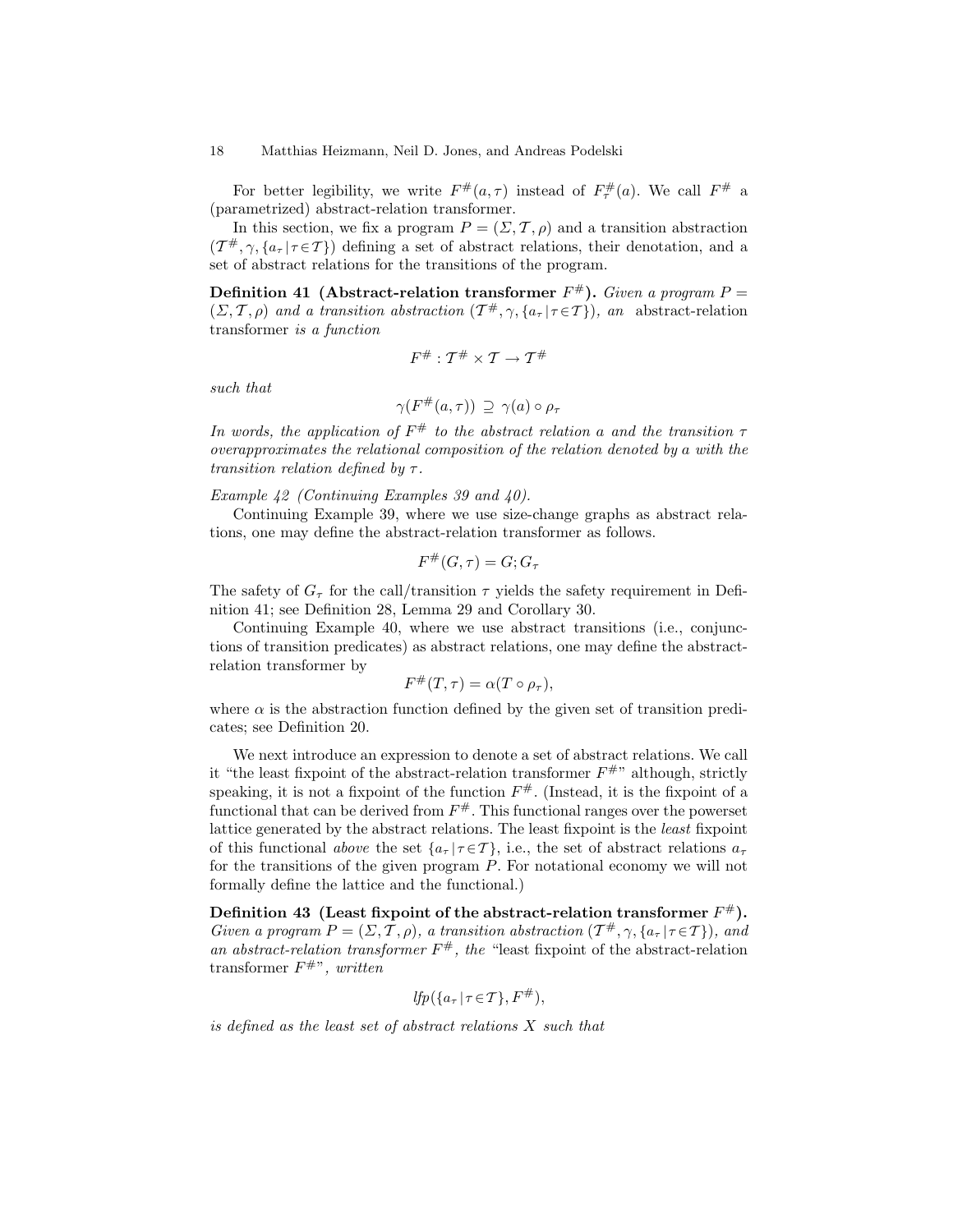– X contains the set of abstract relations  $a_{\tau}$  for each transition  $\tau$ ,

$$
X \supseteq \{a_{\tau} | \tau \in \mathcal{T}\}\
$$

 $-$  and X is closed under application of the abstract-relation transformer for every transition  $\tau$ , i.e., the application of  $F^{\#}$  to an abstract relation a in X and a transition  $\tau$  is again an element of X, formally

$$
X \supseteq \{ F^{\#}(a,\tau) \mid a \in X, \ \tau \in \mathcal{T} \}.
$$

**Lemma 44.** The least fixpoint of the abstract-relation transformer  $F^{\#}$  can be indexed by the sequences of transitions  $\tau_1, \ldots, \tau_n$ , i.e.,

$$
lfp(\{a_{\tau} | \tau \in \mathcal{T}\}, F^{\#}) = \{a_{\tau_1...\tau_n} | n \geq 1, \tau_1, \ldots, \tau_n \in \mathcal{T}\}\
$$

where  $a_{\tau_1\tau_2} = F^{\#}(a_{\tau_1}, \tau_2), a_{\tau_1\tau_2\tau_3} = F^{\#}(a_{\tau_1\tau_2}, \tau_3),$  etc..

The following lemma states that we can use a transition abstraction and an abstract-relation transformer to compute a transition invariant for the program P.

Lemma 45 (Transition invariants via the abstract-relation transformer  $F^{\#}$ ). Given a program  $P = (\Sigma, \mathcal{T}, \rho)$  with transition relation  $R_P$ , a transition abstraction  $(T^{\#}, \gamma, \{a_{\tau} | \tau \in \mathcal{T}\})$ , and an abstract-relation transformer  $F^{\#}$ , the least fixpoint of the abstract-relation transformer  $F^{\#}$  denotes a transition invariant for P, i.e.,

$$
R_P^+ \subseteq \gamma(\mathit{lfp}(\{a_\tau \mid \tau \in \mathcal{T}\}, F^\#)).
$$

We next define a decision problem, and then characterize a specific class of termination analyses as decision procedures for the problem.

Problem: LFP CHECKING FOR ABSTRACT RELATIONS

Input:

- a program  $P = (\Sigma, \mathcal{T}, \rho)$
- $-$  a transition abstraction  $(\mathcal{T}^{\#}, \gamma, \{a_{\tau} | \tau \in \mathcal{T}\})$
- an abstract-relation transformer  $F^{\#}$  :  $T^{\#} \times T \rightarrow T^{\#}$
- a subset GOOD ⊆  $T^#$  such that every element of GOOD denotes a well-founded relation

**Property:**  $lfp({a_{\tau} | \tau \in \mathcal{T}}, F^{\#}) \subseteq \text{GOOD}$ 

Theorem 46 (Lfp Checking for Abstract Relations and Termination). The program  $P$  is terminating if the decision procedure LFP CHECKING FOR ABSTRACT RELATIONS answers yes.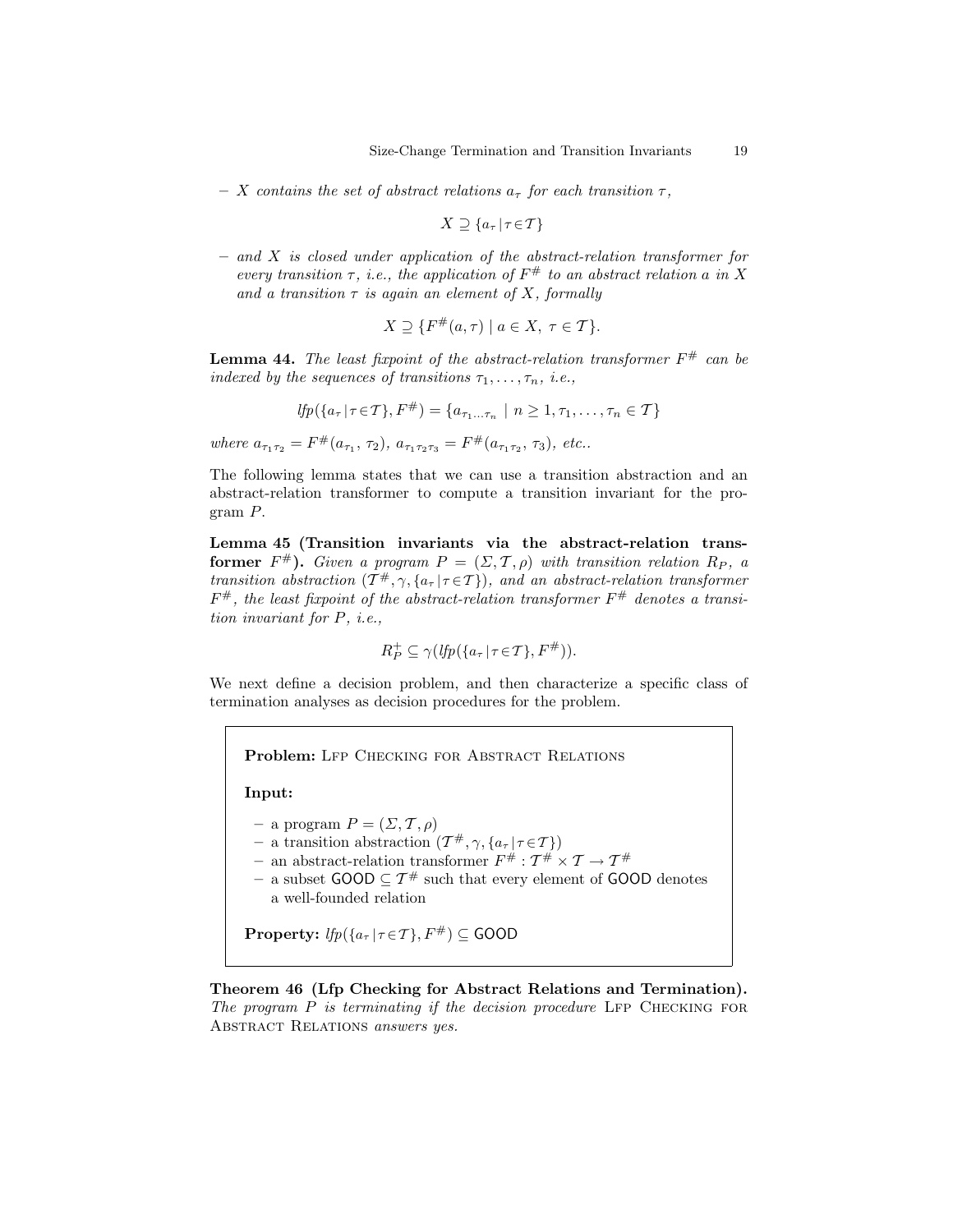This decision procedure is a *semi-test* for termination: a yes-answer is definite, a no-answer is no.

Proof. If the procedure answers yes, the least fixpoint of the abstract-relation transformer  $F^{\#}$  is not only a transition invariant (by Lemma 45) but it is also disjunctively well-founded. Thus, Theorem 16 applies and P is terminating.  $\square$ 

Next, a complexity result. To make the statement simpler, we (reasonably) assume henceforth that the number of abstract relations is greater than the number of transitions, i.e.,  $|\mathcal{T}^{\#}| \geq |\mathcal{T}|$ . In the setting of Examples 39, 40, and 42, the number of abstract relations is:

- (in the setting of SCT, as in Examples 39 and 42) exponential in the square of the size of the program (to be precise, it is bound by  $3^{p^2}$  where p is the number of program variables),
- (in the setting of TPA, as in Examples 40 and 42) exponential in the number of transition predicates in P.

Theorem 47. LFP CHECKING FOR ABSTRACT RELATIONS is decidable in time polynomial in  $|T^{\#}|$ , and (by another algorithm) in space  $\mathcal{O}(log^2|T^{\#}|)$ .

*Proof.* Consider a directed graph  $\Gamma$ . The nodes of  $\Gamma$  are the abstract relations in  $T^{\#}$  plus two special nodes *init* and *finso* the graph  $\Gamma$  contains  $|T^{\#}| + 2$  nodes. Let  $a, a' \in \mathcal{T}^{\#}$ , we define that

- $\Gamma$  contains an edge from  $a$  to  $a'$  if and only if there is a  $\tau \in \mathcal{T}$  such that  $F^{\#}(a,\tau) = a',$
- $\Gamma$  contains an edge from *init* to a if and only if  $a \in \{a_\tau \mid \tau \in \mathcal{T}\}\,$ ,
- and  $\Gamma$  contains an edge from  $a$  to fin if and only if  $a \notin$  GOOD.

We conclude:  $\Gamma$  contains a path from *init* to a iff  $a \in \text{lfp}(\{a_{\tau} | \tau \in \mathcal{T}\}, F^{\#})$ . Further,  $\Gamma$  contains a path from *init* to fin iff  $lfp(\lbrace a_{\tau} | \tau \in \mathcal{T} \rbrace, F^{\#}) \nsubseteq$  GOOD. For time: the graph can be searched by, for example, Dijkstra's algorithm. For space: a well-known result by Savitch is that existence of a path in a directed graph with *n* nodes can be decided in space  $O(\log^2 n)$ .  $n$ ).

### 5.2 Composition of abstract relations

In Section 5.1, we used the function  $F^{\#}$  to abstract the relational composition of relations with the transition relations  $\rho_{\tau}$  for the program transitions  $\tau$ . In this section, we introduce a binary operator on abstract relations in order to abstract the binary relational composition operator.

Definition 48 (Abstract composition  $\circ^{\#}$ ). Given a program  $P = (\Sigma, \mathcal{T}, \rho)$ and a transition abstraction  $(\mathcal{T}^{\#}, \gamma, \{a_{\tau} | \tau \in \mathcal{T}\})$ , an abstract composition is a binary operation on abstract relations,

$$
\circ^\#: \mathcal{T}^\# \times \mathcal{T}^\# \to \mathcal{T}^\#
$$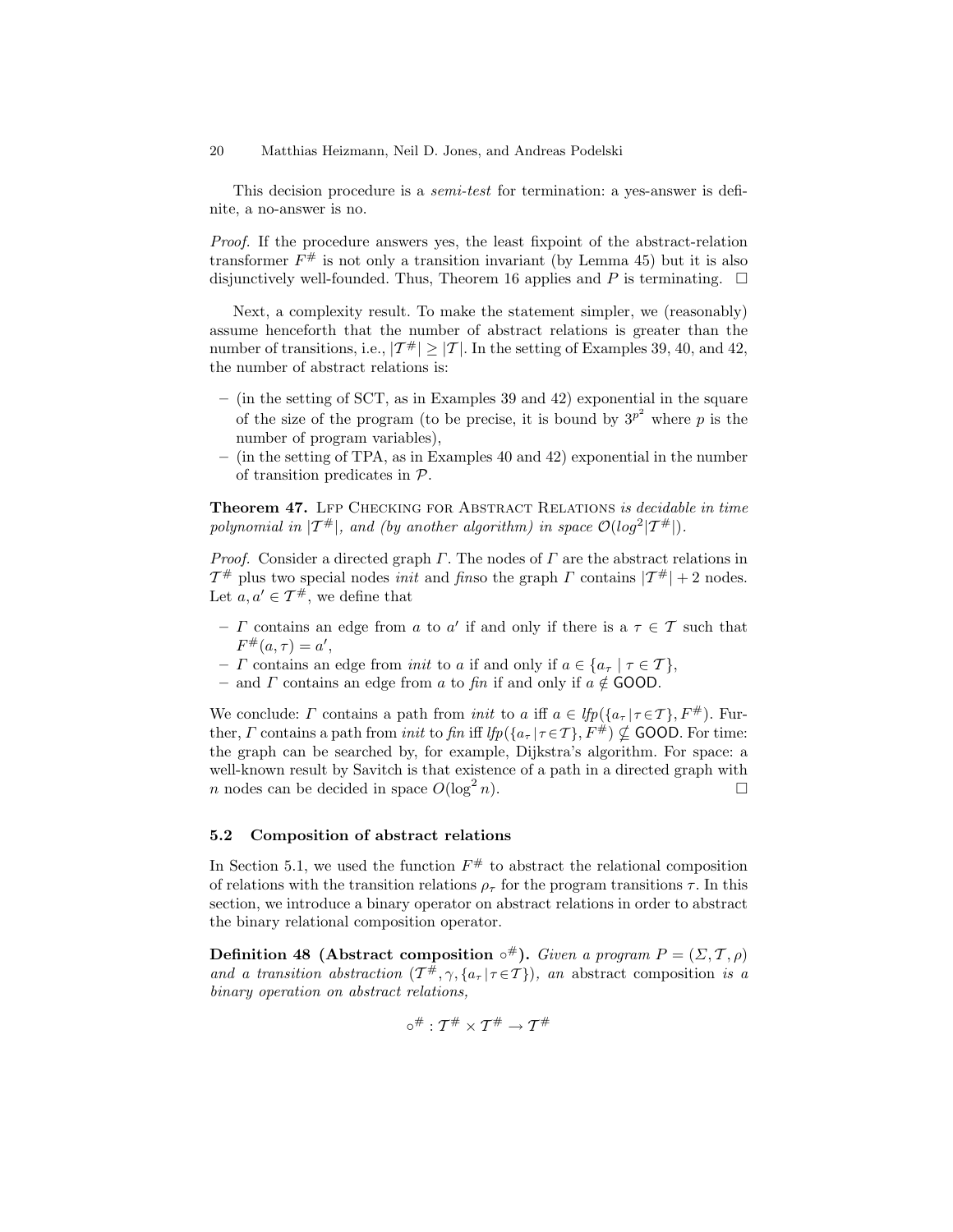such that

$$
\gamma(a_1 \circ^{\#} a_2) \supseteq \gamma(a_1) \circ \gamma(a_2).
$$

In words, the abstract composition of two abstract relations  $a_1$  and  $a_2$  overapproximates the relational composition of the two relations denoted by  $a_1$  resp.  $a_2$ .

Example 49 (continuing Examples 39 and 40). In the setting of size-change termination, the composition operator on size-change graphs (written  $G_1; G_2$ ) is an abstract composition by Lemma 29 (it uses  $\Phi$  for the denotation function  $\gamma$ ).

In the setting of transition predicate abstraction, we can define the abstract composition over abstract transitions  $T_1$  and  $T_2$  (i.e., conjunctions of transition predicates) by  $T_1 \circ^{\#} T_2 = \alpha(T_1 \circ T_2)$ , where  $\alpha$  is the abstraction function defined by the given set of transition predicates; see Definition 20. Note that, in contrast with the size-change setting, the abstract composition over abstract transitions is in general not associative.

Definition 50 (Closure of an abstract composition). Given a program  $P = (\Sigma, \mathcal{T}, \rho)$ , a transition abstraction  $(\mathcal{T}^{\#}, \gamma, \{a_{\tau} | \tau \in \mathcal{T}\})$ , and an abstract composition  $\circ^{\#}$ , the "closure of the abstract composition  $\circ^{\#}$ ", written

$$
cl({a_{\tau} | \tau \in \mathcal{T}}, \circ^{\#})
$$

is the smallest set of abstract relations X such that

– X contains the set of abstract relations  $a_{\tau}$  for the transitions  $\tau$ ,

$$
X \supseteq \{a_{\tau} | \tau \in \mathcal{T}\}\
$$

 $-$  and X is closed under abstract composition, i.e., the abstract composition of two abstract relations  $a_1$  and  $a_2$  in X is again an element in X:

$$
X \supseteq \{a_1 \circ^{\#} a_2 \mid a_1 \in X, a_2 \in X\}.
$$

The following lemma states (in analogy with Lemma 45) that we can use a transition abstraction and an abstract composition over abstract relations to compute a transition invariant for the program P.

Lemma 51 (Transition invariants via abstract composition  $\circ^{\#}$ ). Given a program  $P = (\Sigma, \mathcal{T}, \rho)$  with transition relation  $R_P$ , a transition abstraction  $(T^{\#}, \gamma, \{a_{\tau} | \tau \in \mathcal{T}\})$ , and an abstract composition  $\circ^{\#}$ , the closure of the abstract composition denotes a transition invariant for P, i.e.,

$$
R_P^+ \subseteq \gamma(cl(\lbrace a_\tau | \tau \in \mathcal{T} \rbrace, \circ^{\#})).
$$

In analogy to Section 5.1, we state a decision problem. In contrast with Section 5.1, the input contains not an abstract-relation transformer  $F^{\#}$ , but an abstract composition  $\circ^{\#}$ . It is checked if the closure of  $\circ^{\#}$  is a subset of GOOD.

This enables us to characterize a second class of termination analyses as decision procedures for this problem.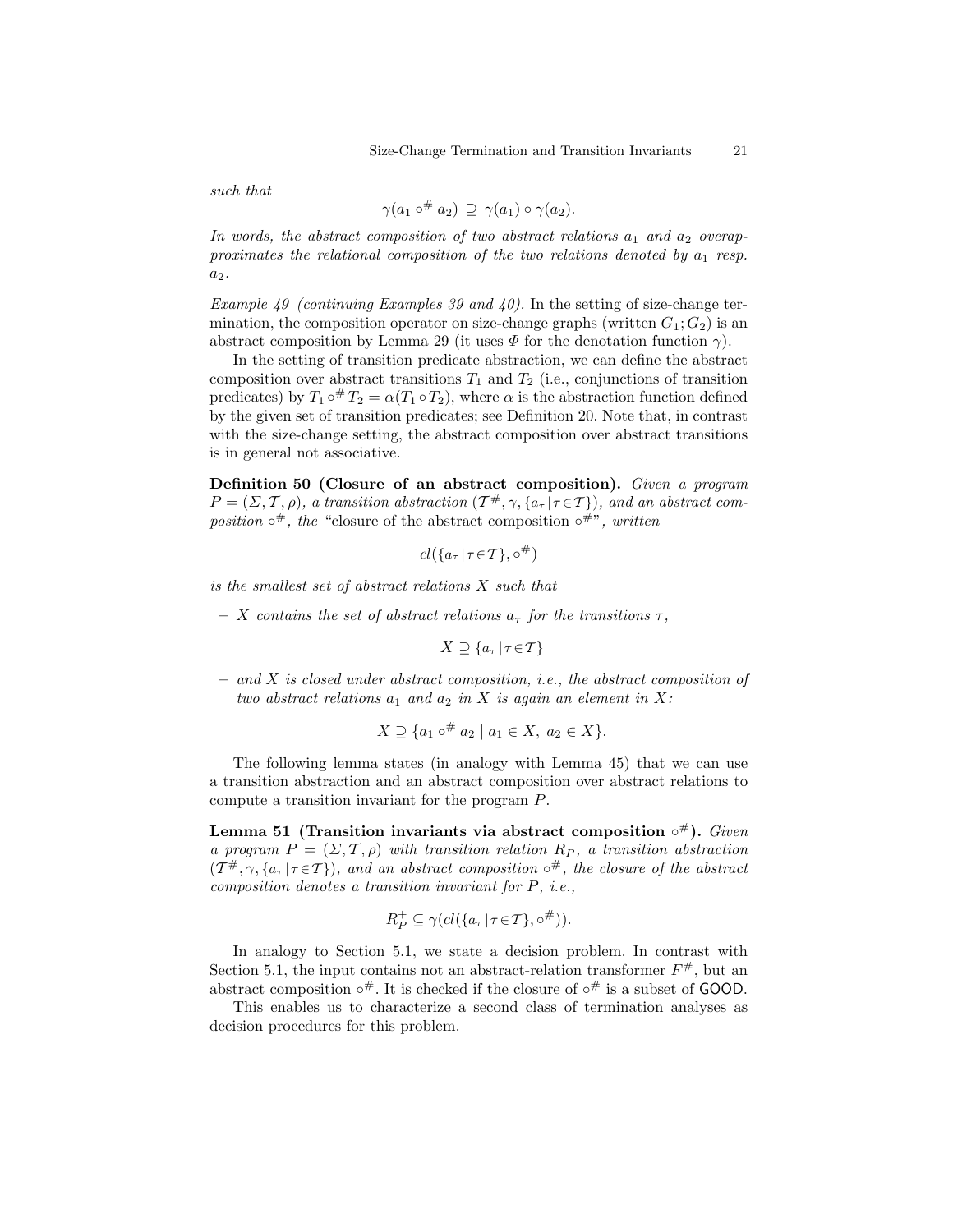| <b>Problem:</b> CLOSURE CHECKING FOR ABSTRACT RELATIONS                                                                                                                                                                                                                                                                                                                                           |
|---------------------------------------------------------------------------------------------------------------------------------------------------------------------------------------------------------------------------------------------------------------------------------------------------------------------------------------------------------------------------------------------------|
| Input:                                                                                                                                                                                                                                                                                                                                                                                            |
| - a program $P = (\Sigma, \mathcal{T}, \rho)$<br>- a transition abstraction $(\mathcal{T}^{\#}, \gamma, \{a_{\tau}   \tau \in \mathcal{T}\})$<br>- an abstract composition $\circ^{\#}: \mathcal{T}^{\#} \times \mathcal{T}^{\#} \rightarrow \mathcal{T}^{\#}$<br>- a subset $\text{GOOD} \subseteq \mathcal{T}^{\#}$ such that every element of $\text{GOOD}$ denotes<br>a well-founded relation |
| <b>Property:</b> $cl({a_{\tau}   \tau \in \mathcal{T}}) \subseteq$ GOOD                                                                                                                                                                                                                                                                                                                           |

Theorem 52 (Closure Checking for Abstract Relations and Termination). Program P terminating if the decision procedure CLOSURE CHECKING FOR ABSTRACT RELATIONS answers yes.

*Proof.* Analogous to Theorem 46. □

The next result investigates the complexity of the decision problem Closure CHECKING FOR ABSTRACT RELATIONS.

Theorem 53. The problem CLOSURE CHECKING FOR ABSTRACT RELATIONS is PTIME-complete in the number of transition relations  $|T^*|$ .

Proof. First, the problem CLOSURE CHECKING FOR ABSTRACT RELATIONS is in ptime, since a straightforward bottom-up algorithm can compute and test for well-foundedness all elements in  $cl({a_{\tau} \mid \tau \in \mathcal{T}})$ . (Remark: we count the well-foundedness test  $a \in \text{GOOD}$ ? as one step.)

Second, we show the problem is PTIME-hard by reduction from a known ptime-complete problem to Closure Checking for Abstract Relations. The problem GEN is a membership problem for the closure of an operation, defined as follows. Given: A finite set  $W$ , a binary operation  $op$  on  $W$ , a subset  $V \subseteq W$ , and  $w \in W$ . To decide: Is  $w \in cl(V, op)$ ?

Given a GEN instance  $(W, op, V, w)$ , let  $P = (\Sigma, \mathcal{T}, \rho)$  be a program such that

- the set of states is the empty set
- the set of transitions  $T$  is  $V$
- the transition relation  $\rho_{\tau}$  of every transition  $\tau$  is the empty set.

Let  $(\mathcal{T}^{\#}, \gamma, \{a_{\tau} | \tau \in \mathcal{T}\})$  be a transition abstraction such that

- the set of abstract relations is  $\mathcal{T}^{\#} = W$
- the denotation  $\gamma$  assigns to each abstract relation the empty set.
- the set of program transition relations is  $\{a_{\tau} | \tau \in \mathcal{T}\}=V$ .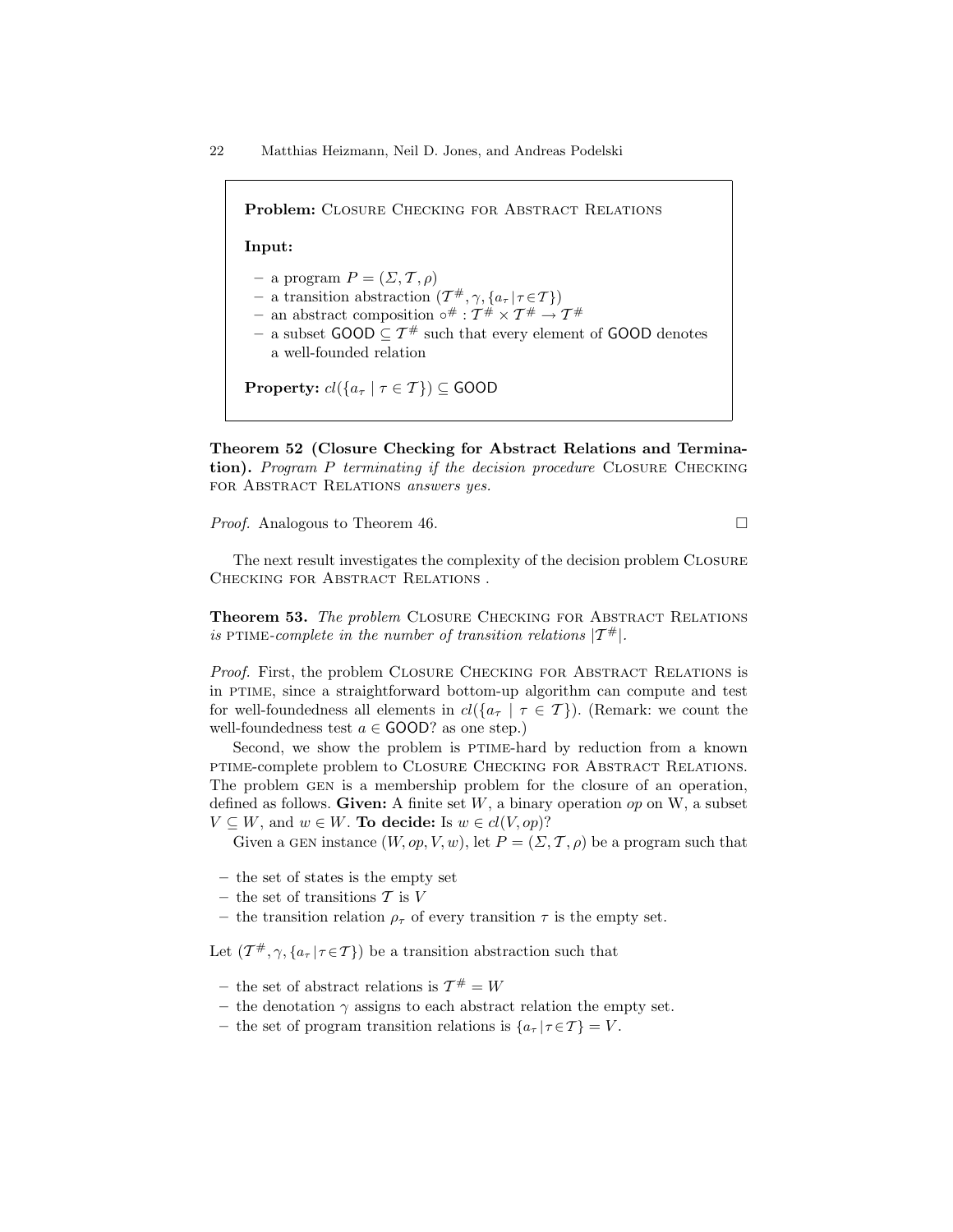Since every abstract relation denotes the empty relation,  $op = \circ^{\#}$  is trivially an abstract composition. We choose  $\text{GOOD} = W \setminus \{w\}$ . This is a valid choice since every abstract relation denotes a well-founded relation.

Clearly  $w \notin cl(V, op)$  if and only if the inclusion  $cl({a_{\tau} | \tau \in \mathcal{T}}, op) \subseteq \text{GOOD}$ holds. The complexity result follows since the negation of any PTIME-complete problem is also PTIME-complete.  $\Box$ 

Abstract-relation transformers  $F^{\#}$  versus abstract composition  $\circ^{\#}$ : Precision. A termination analysis A has *higher precision* than a termination analysis B if A returns a yes-answer whenever B does, and possibly strictly more often (a yes-answer is definite in proving termination of the input program).

One might expect, by the complexity results above, that a termination analysis based on abstract composition has higher precision than one based on abstract-relation transformers (as a trade-off for the higher complexity). In fact, one can always define a termination analysis based on abstract-relation transformers that has higher precision than one based on abstract composition, sometimes strictly higher.<sup>5</sup> We distinguish two distinct causes for the difference in precision.

- Both the abstract relation transformer  $F^{\#}(a, \tau)$  and the abstract composition  $a \circ^{\#} a_{\tau}$  define an abstraction of the relation  $\gamma(a) \circ \rho_{\tau}$ . However the former can be strictly more precise than the latter, since the abstract composition has to be an abstraction of a superset of  $\gamma(a) \circ \gamma(a_{\tau})$ . In fact, there are cases of abstract-relation transformers  $F^{\#}$  with a yes-answer (proving that the input program terminates) such that no abstract composition  $\circ^{\#}$ exists with a yes-answer.
- A set of abstract relations X that contains all elements  $a \circ^# a_{\tau}$  where  $a \in X$ can be strictly smaller than one that contains all elements  $a_1 \circ^{\#} a_2$  where  $a_1 \in X$  and  $a_2 \in X$ .

Even if we require the abstract-relation transformers  $F^{\#}$  to be defined by  $F^{\#}(a,\tau) = a \circ^{\#} a_{\tau}$ , there are cases where the LFP CHECKING FOR ABstract Relations returns a yes-answer but the Closure Checking for Abstract Relations returns a no-answer.

Finally, a potential advantage of abstract composition above abstract-relation transformers. The latter can be defined and constructed only once the input program with its transitions  $\tau$  is known. The former can be defined and constructed in a pre-processing step, once the set of abstract relations  $\mathcal{T}^{\#}$  is fixed.

#### 5.3 Special case: associative composition of abstract relations

In this section we investigate the special case where the abstract composition ◦ # of abstract relations is associative. The example of size-change termination falls into this case, i.e., the composition of size-change graphs is associative. We will see that associativity has two consequences.

<sup>5</sup> We discuss the change of setting and the resulting differences in the online version of this paper [20].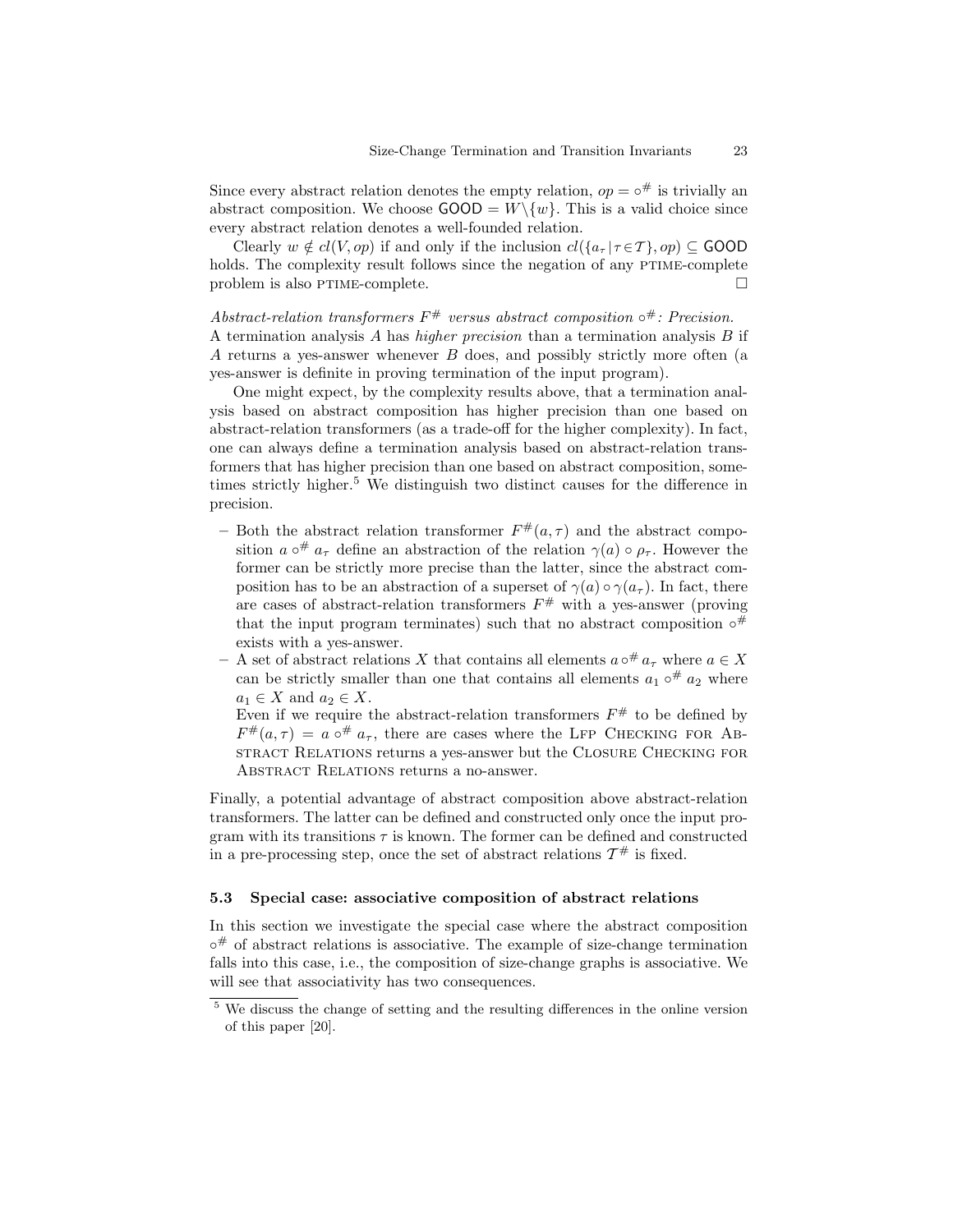- The decision problem Closure Checking for Abstract Relations can be reduced to the decision problem LFP CHECKING FOR ABSTRACT RELAtions . We thus obtain a better upper bound for the complexity.
- The decision problem can be further reduced to a decision problem where the inclusion in the question " $cl({a_{\tau} | \tau \in \mathcal{T}}) \subseteq \text{GOOD}$ " is restricted to a subset of abstract relations. The subset consists of *idempotent* elements a, i.e., where  $a \circ^{\#} a = a$ . Thus, we can replace the input parameter GOOD by a subset of GOOD (containing idempotent elements only), and reserve the well-foundedness check for only those elements.

We recall that both of the above decision problems require the well-foundedness of every relation denoted by an abstract relation a in GOOD.

**Theorem 54.** The closure of an associative abstract composition  $\circ^{\#}$  equals the least fixpoint of the abstract-relation transformer  $F^{\#}$  defined by

$$
F^{\#}(a,\tau) = a \circ^{\#} a_{\tau}
$$

i.e.,

$$
lfp(\lbrace a_{\tau} | \tau \in \mathcal{T} \rbrace, F^{\#}) = cl(\lbrace a_{\tau} | \tau \in \mathcal{T} \rbrace, \circ^{\#}).
$$

Corollary 55. If the abstract composition  $\circ^{\#}$  is associative, CLOSURE CHECK-ING FOR ABSTRACT RELATIONS is decidable in space  $\mathcal{O}(log^2 | \mathcal{T}^{\#}|)$ .

We note the correspondence to Theorem 11.

**Theorem 56.** If every idempotent element in the closure  $cl({a_{\tau} | \tau \in \mathcal{T}}, o^{\#})$  of an associative abstract composition, then every element (idempotent or not) denotes a well-founded relation.

*Proof.* We show that whenever some element of  $cl({a_{\tau} \mid \tau \in \mathcal{T}})$  denotes a relation that is not well-founded, then  $cl({a_{\tau} | \tau \in \mathcal{T}})$  contains an idempotent element that denotes a non-well-founded relation.

Let  $a \in \mathcal{T}^{\#}$  be an abstract relation. We define the following notation recursively for  $n \geq 1$ .

$$
a^n = \begin{cases} a & \text{if } n = 1 \\ a^{n-1} \circ^{\#} a & \text{otherwise} \end{cases} \qquad \gamma(a)^n = \begin{cases} \gamma(a) & \text{if } n = 1 \\ \gamma(a)^{n-1} \circ \gamma(a) & \text{otherwise} \end{cases}
$$

Since  $(cl({a_{\tau} \mid \tau \in \mathcal{T}}), \circ^{\#})$  is a finite semigroup,  $({a^n \mid n \geq 1}, \circ^{\#})$  is also a finite semigroup. By stepwise induction and definition of an abstract composition, we get that the inclusion

$$
\gamma(a)^n \subseteq \gamma(a^n)
$$

holds for  $n \geq 1$ .

A well-known result is that every finite semigroup has an idempotent element. Let  $k \in \mathbb{N}$  be a natural number, such that  $a^k$  is idempotent. Assume the relation  $\gamma(a)$  is not well-founded. Then the relation  $\gamma(a)^k$  and its superset  $\gamma(a^k)$  are also not well-founded. Hence the idempotent element  $a<sup>k</sup>$  denotes a relation that is not well-founded.  $\hfill\Box$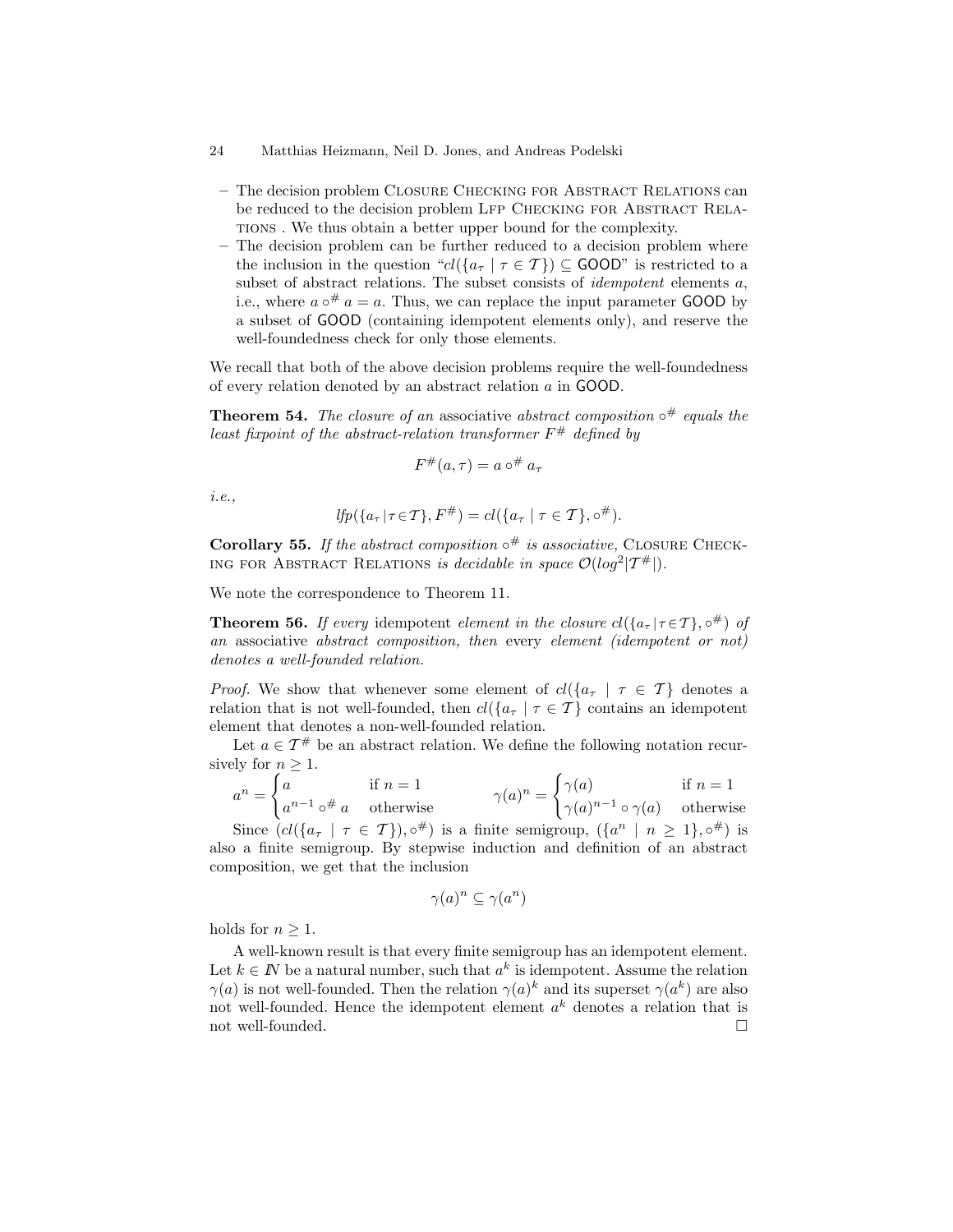This proves a slightly stronger result than Theorem 56: a sufficient condition is associativity of the abstract composition on the elements of the closure.

In the decision problem we define below, one may obviously restrict the elements in the input parameter GOOD to idempotent elements.

Problem: Associative Closure Checking for Abstract Relations Input: – a program  $P = (\Sigma, \mathcal{T}, \rho).$  $-$  a transition abstraction  $(\mathcal{T}^{\#}, \gamma, \{a_{\tau} | \tau \in \mathcal{T}\}).$ – an *associative* abstract composition  $\circ^{\#}$ – a subset  $\text{GOOD} \subseteq \mathcal{T}^{\#}$  such that every element of  $\text{GOOD}$  denotes a well-founded relation. **Property:**  $\{a \in cl(\{a_{\tau} \mid \tau \in \mathcal{T}\}) \mid a \text{ is idempotent}\}\subseteq \text{GOOD}$ 

Example 57. In the setting of size-change termination, where the transitions  $\tau$ are the calls, the abstract relations are the size-change graphs, the (associative!) abstract composition is the composition operator " ; " of size-change graphs, we choose GOOD to be the set of all idempotent size-change graphs G with an arc

 $z \stackrel{\downarrow}{\rightarrow} z$  (the denotation of G is then a well-founded relation).

Theorem 58 (Associative Closure Checking for Abstract Relations and Termination). Program  $P$  is terminating if the answer to the decision problem Associative Closure Checking for Abstract Relations is yes.

Proof. by Theorem 52 (or Theorem 54 together with Theorem 46) and Theorem 56.

## 6 Discussion: qualitative differences

The research on concepts and methods based on size-change termination (SCT) resp. transition invariants (TI) involves somewhat different assumptions. All are, however, related to linear *computational paths* and to relations among *first-order* values. This is in contrast to other approaches, for example Gödel's higher-order primitive recursive functions, and analyses of higher-order programs studied among others by Bohr and by Sereni [24, 36, 37]. In this section, we discuss qualitative differences between SCT and TI.

Analysis principles. The SCT analysis traces flow of data in a well-founded data set between single variables over all of a program's transition sequences. It reports termination if every infinite transition sequence would cause an infinitely descending value flow between variables. A TI analysis, in contrast, focuses on showing that the program's overall state transition relation is well-founded; there is no a-priori known well-founded data set in which to trace program data flow.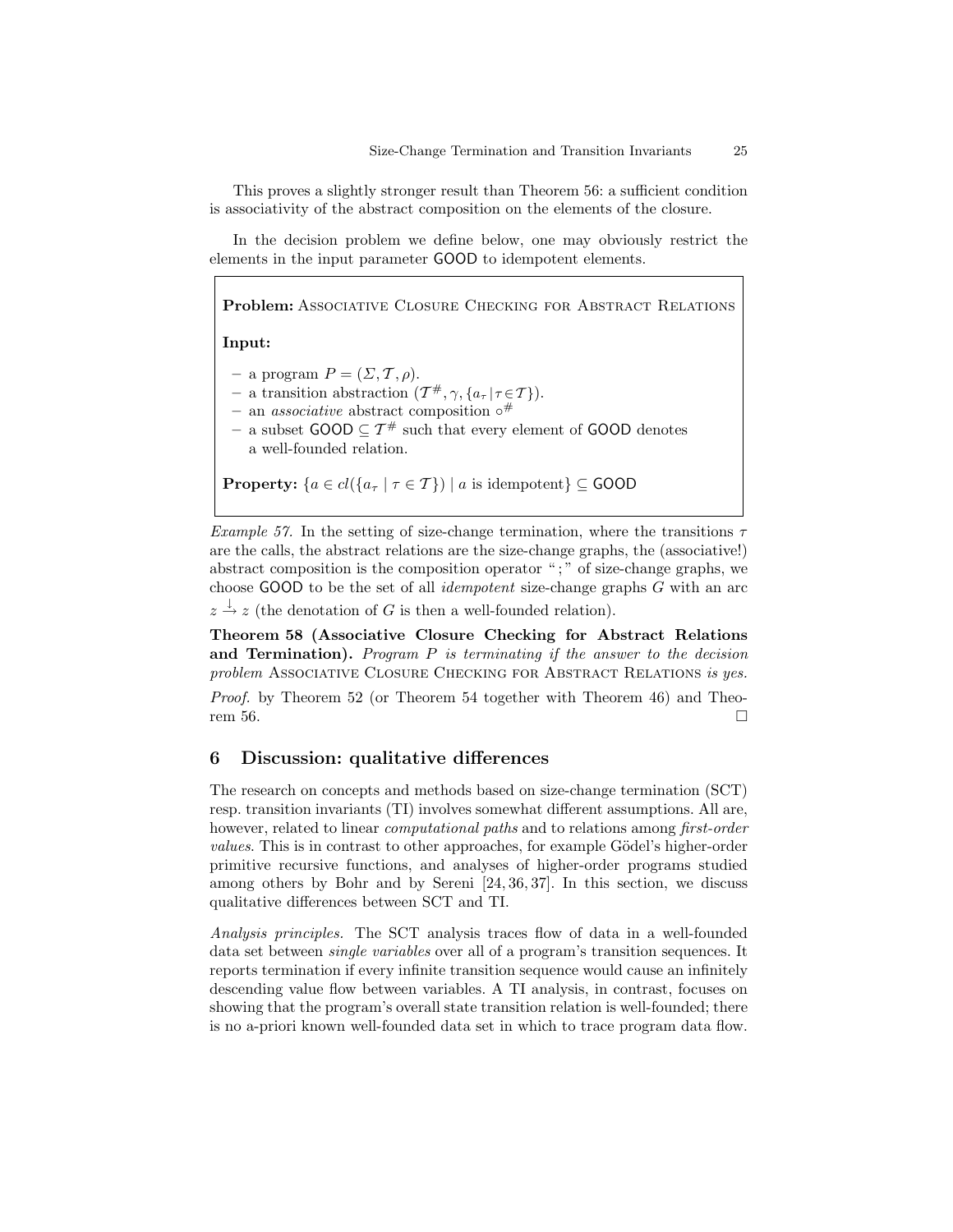SCT models are uninterpreted. SCT program data may be any well-founded set, not necessarily well-ordered and not fixed, e.g., to the integers or natural numbers. Thus SCT analysis cannot conclude, e.g., that  $x < y$  implies  $x+1 \leq y$ . The TI frameworks do not explicitly mention a value domain, although practical tools (based on RANKFINDER) search for ranking functions over the (positive or negative) integers.

Intensionality/extensionality: size-change analysis is intensional: it works by manipulating not semantic objects themselves, but rather a priori determined syntactic objects that describe them: size-change graphs. TI analyses, in contrast, are formulated extensionally, in terms of direct manipulation of semantic values, i.e., binary relations on states. In practice, formulas in first-order logic are used to denote these relations.

Decidability: The size-change termination property is decidable, and. its complexity is understood. The calculations in the SCT analysis are done according to fixed combinatorial techniques known in advance: the definition of ";" and

the recognition of in-place decreases  $z \stackrel{\downarrow}{\rightarrow} z$ .

In contrast, a TI analysis addresses an undecidable verification problem. As already mentioned, the very motivation behind the work in [31] was to carry over the ideas of [27] to verification methods in the style of software model checking [3, 4].<sup>6</sup> A software model checker uses theorem provers and decision procedures as oracles that 'solve' potentially undecidable problems to implement predicate abstraction and counterexample-guided abstraction refinement (see [3, 4]).

Sensitivity: SCT analysis is insensitive to tests in the program being analysed. Nonetheless, many programs are terminating by SCT because increasing values are "anchored" in other values that decrease, e.g., variable w in Example 1.

An extension: the "monotonicity constraints" of [13, 7] add test sensitivity by allowing size relations between any two current or next-step variables.

Parametrisation: SCT is a relatively rigid framework. It uses a generic set of building blocks to define size-change graphs for every program. For example, the SCT graphs never trace the flow of values that may increase.

In contrast, the starting point of the TI analysis based on transition predicate abstraction (TPA) is a parameter: the set of predicates  $P$  used to define the abstraction function  $\alpha$ . The TI analysis, if used together with counterexampleguided abstraction refinement, requires (in addition to testing well-foundedness) the ability to compute a suitable approximation to the abstraction function  $\alpha$ .

An example of reasoning based on abstraction: The predicate class  $P_{SCT}$ captures the expressivity of size-change graphs. Inspection of  $P_{SCT}$  reveals that comparisons can be made only between a current variable value and a next

<sup>6</sup> By principle, software model checking, if based on predicate abstraction (or any other abstraction of a program to a finite-state system), is unable to prove termination of programs with executions of unbounded length.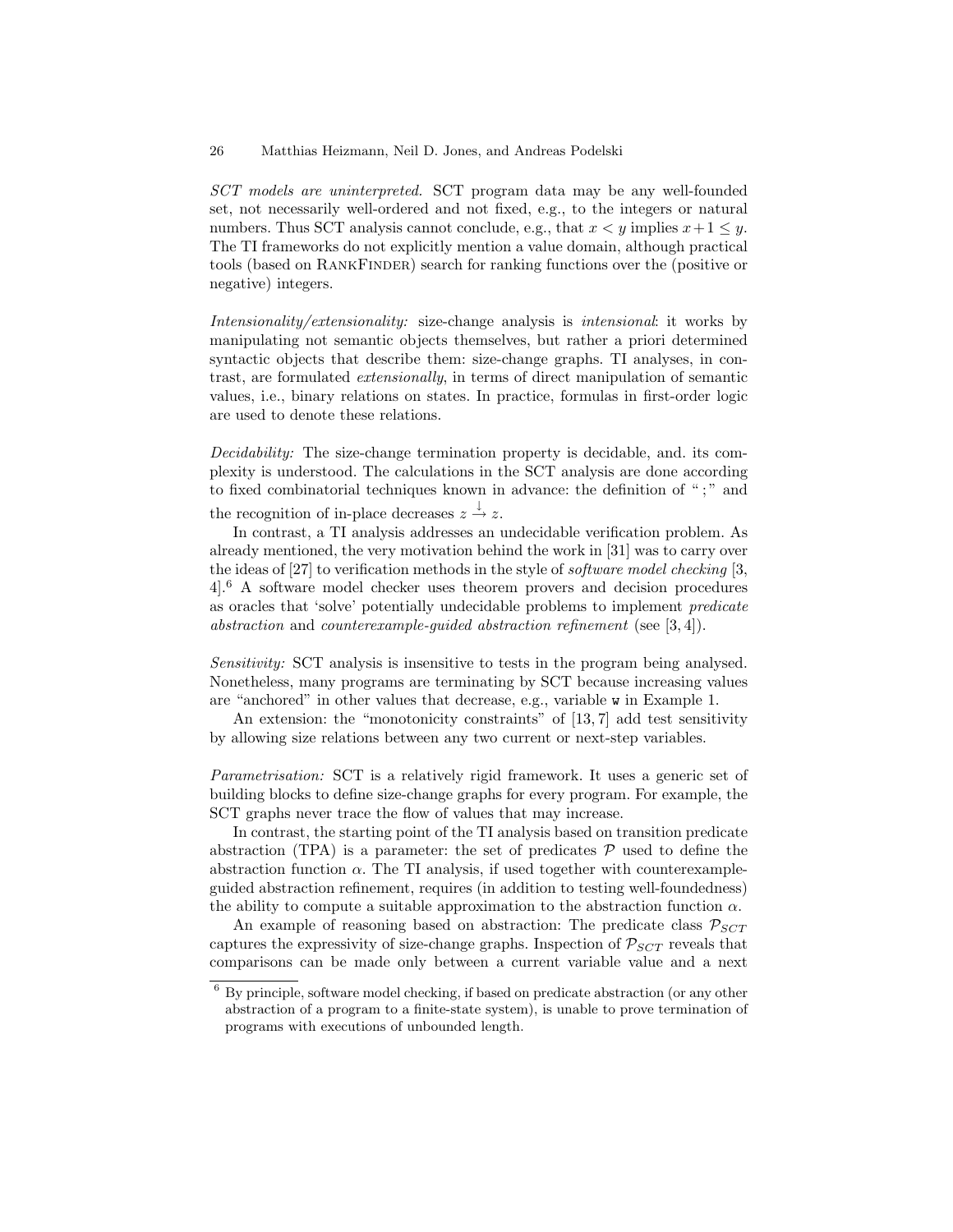variable value. This reveals SCT's test insensitivity: it is impossible within  $P_{SCT}$ to express relations between two current values.

It would clearly be possible to choose a larger TPA predicate set  $P$  than  $P_{SCT}$ , with greater precision that includes test sensitivity. A direction for future work would be to relate this approach to the monotonicity constraints of [13, 7].

Acknowledgements. This work was partly supported by the German Research Foundation (DFG) as part of the Transregional Collaborative Research Center "Automatic Verification and Analysis of Complex Systems" (SFB/TR 14 AVACS). The second author thanks the Alexander von Humboldt-Stiftung for supporting a stimulating half-year stay at the Institut für Informatik at the University of Freiburg.

# References

- 1. James Avery. Size-change termination and bound analysis. In Hagiya and Wadler [19], pages 192–207.
- 2. Thomas Ball, Rupak Majumdar, Todd D. Millstein, and Sriram K. Rajamani. Automatic predicate abstraction of C programs. In PLDI, pages 203–213, 2001.
- 3. Thomas Ball, Andreas Podelski, and Sriram K. Rajamani. Relative completeness of abstraction refinement for software model checking. In Katoen and Stevens [25], pages 158–172.
- 4. Thomas Ball and Sriram K. Rajamani. The SLAM project: debugging system software via static analysis. In POPL, pages 1–3, 2002.
- 5. Amir M. Ben-Amram. Size-change termination with difference constraints. ACM Trans. Program. Lang. Syst., 30(3):1–31, 2008.
- 6. Amir M. Ben-Amram. A complexity tradeoff in ranking-function termination proofs. Acta Informatica, 46(1):57–72, February 2009.
- 7. Amir M. Ben-Amram. Size-change termination, monotonicity constraints and ranking functions. Logical Methods in Computer Science, 6(?), 2010.
- 8. Amir M. Ben-Amram and Michael Codish. A SAT-based approach to size change termination with global ranking functions. In Ramakrishnan and Rehof [33], pages 218–232.
- 9. Amir M. Ben-Amram and Chin Soon Lee. Program termination analysis in polynomial time. ACM Trans. Program. Lang. Syst., 29(1), 2007.
- 10. Amir M. Ben-Amram and Chin Soon Lee. Ranking functions for size-change termination II. Logical Methods in Computer Science, 5(2), 2009.
- 11. Josh Berdine, Aziem Chawdhary, Byron Cook, Dino Distefano, and Peter W. O'Hearn. Variance analyses from invariance analyses. In Hofmann and Felleisen [22], pages 211–224.
- 12. Berthe Y. Choueiry and Toby Walsh, editors. Abstraction, Reformulation, and Approximation, 4th International Symposium, SARA 2000, Horseshoe Bay, Texas, USA, July 26-29, 2000, Proceedings, volume 1864 of Lecture Notes in Computer Science. Springer, 2000.
- 13. Michael Codish, Vitaly Lagoon, and Peter J. Stuckey. Testing for termination with monotonicity constraints. In Maurizio Gabbrielli and Gopal Gupta, editors, Logic Programming, 21st International Conference, ICLP 2005, volume 3668 of Lecture Notes in Computer Science, pages 326–340. Springer, 2005.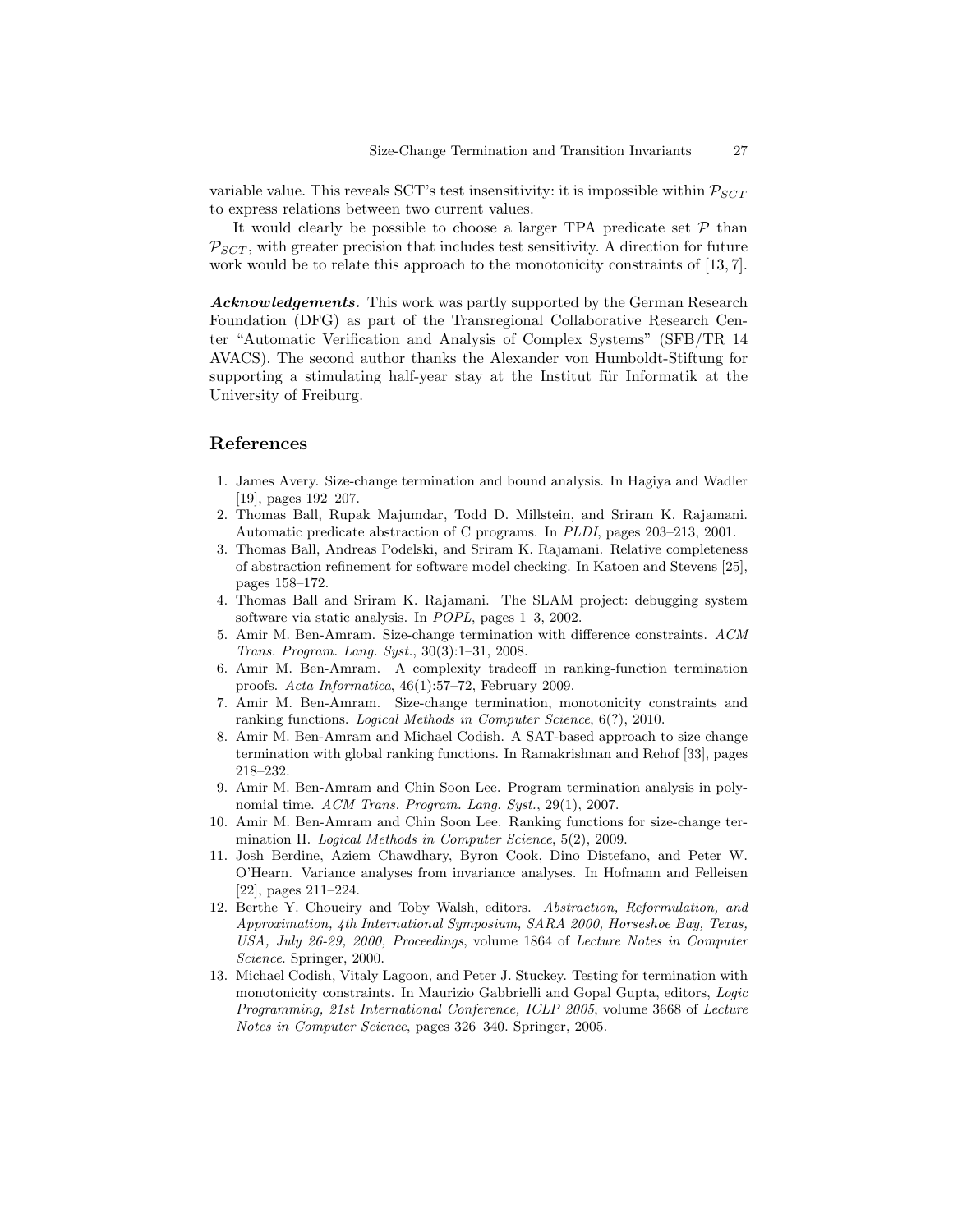- 28 Matthias Heizmann, Neil D. Jones, and Andreas Podelski
- 14. Byron Cook, Andreas Podelski, and Andrey Rybalchenko. Termination proofs for systems code. In Schwartzbach and Ball [35], pages 415–426.
- 15. Byron Cook, Andreas Podelski, and Andrey Rybalchenko. Summarization for termination: No return! *Journal of Formal Methods in System Design, ?, 2010.*
- 16. Patrick Cousot. Partial completeness of abstract fixpoint checking. In Choueiry and Walsh [12], pages 1–25.
- 17. Arne J. Glenstrup and Neil D. Jones. Termination analysis and specializationpoint insertion in offline partial evaluation. ACM Trans. Program. Lang. Syst., 27(6):1147–1215, 2005.
- 18. Alexey Gotsman, Byron Cook, Matthew Parkinson, and Viktor Vafeiadis. Proving that non-blocking algorithms don't block. In POPL '09: Proceedings of the 36th annual ACM SIGPLAN-SIGACT symposium on Principles of programming languages, pages 16–28, New York, NY, USA, 2009. ACM.
- 19. Masami Hagiya and Philip Wadler, editors. Functional and Logic Programming, 8th International Symposium, FLOPS 2006, Fuji-Susono, Japan, April 24-26, 2006, Proceedings, volume 3945 of Lecture Notes in Computer Science. Springer, 2006.
- 20. Matthias Heizmann, Neil D. Jones, and Andreas Podelski. Size-change termination and transition invariants (online version). http://swt.informatik.unifreiburg.de/staff/heizmann/SCTandTI.pdf, 2010.
- 21. Ralf Hinze and Norman Ramsey, editors. Proceedings of the 12th ACM SIGPLAN International Conference on Functional Programming, ICFP 2007, Freiburg, Germany, October 1-3, 2007. ACM, 2007.
- 22. Martin Hofmann and Matthias Felleisen, editors. Proceedings of the  $34th$  ACM SIGPLAN-SIGACT Symposium on Principles of Programming Languages, POPL 2007, Nice, France, January 17-19, 2007. ACM, 2007.
- 23. Neil D. Jones. Computability and Complexity from a Programming Perspective. Foundations of Computing. MIT Press, Boston, London, 1 edition, 1997.
- 24. Neil D. Jones and Nina Bohr. Call-by-value termination in the untyped lambdacalculus. Logical Methods in Computer Science, 4(1), 2008.
- 25. Joost-Pieter Katoen and Perdita Stevens, editors. Tools and Algorithms for the Construction and Analysis of Systems, 8th International Conference, TACAS 2002, Held as Part of the Joint European Conference on Theory and Practice of Software, ETAPS 2002, Grenoble, France, April 8-12, 2002, Proceedings, volume 2280 of Lecture Notes in Computer Science. Springer, 2002.
- 26. Daniel Kroening, Natasha Sharygina, Aliaksei Tsitovich, and Christoph Wintersteiger. Termination analysis with compositional transition invariants. In Proceedings of CAV, volume 6174 of LNCS, pages 89–103. Springer, 2010.
- 27. Chin Soon Lee, Neil D. Jones, and Amir M. Ben-Amram. The size-change principle for program termination. In POPL '01: Proceedings of the ACM SIGPLAN-SIGACT symposium on Principles of programming languages, volume 28, pages 81–92, New York, NY, USA, 2001. ACM.
- 28. Zohar Manna and A. Pnueli. Temporal verification of reactive systems: safety. Springer, 1995.
- 29. T. Æ. Mogensen, D. A. Schmidt, and I. H. Sudborough, editors. The Essence of Computation; Complexity, Analysis, Transformation. Essays Dedicated to Neil D. Jones, volume 2566 of Lecture Notes in Computer Science. Springer-Verlag, 2002.
- 30. Andreas Podelski and Andrey Rybalchenko. A complete method for the synthesis of linear ranking functions. In Steffen and Levi [38], pages 239–251.
- 31. Andreas Podelski and Andrey Rybalchenko. Transition invariants. In LICS '04: Proceedings of the 19th Annual IEEE Symposium on Logic in Computer Science, pages 32–41, Washington, DC, USA, 2004. IEEE Computer Society.